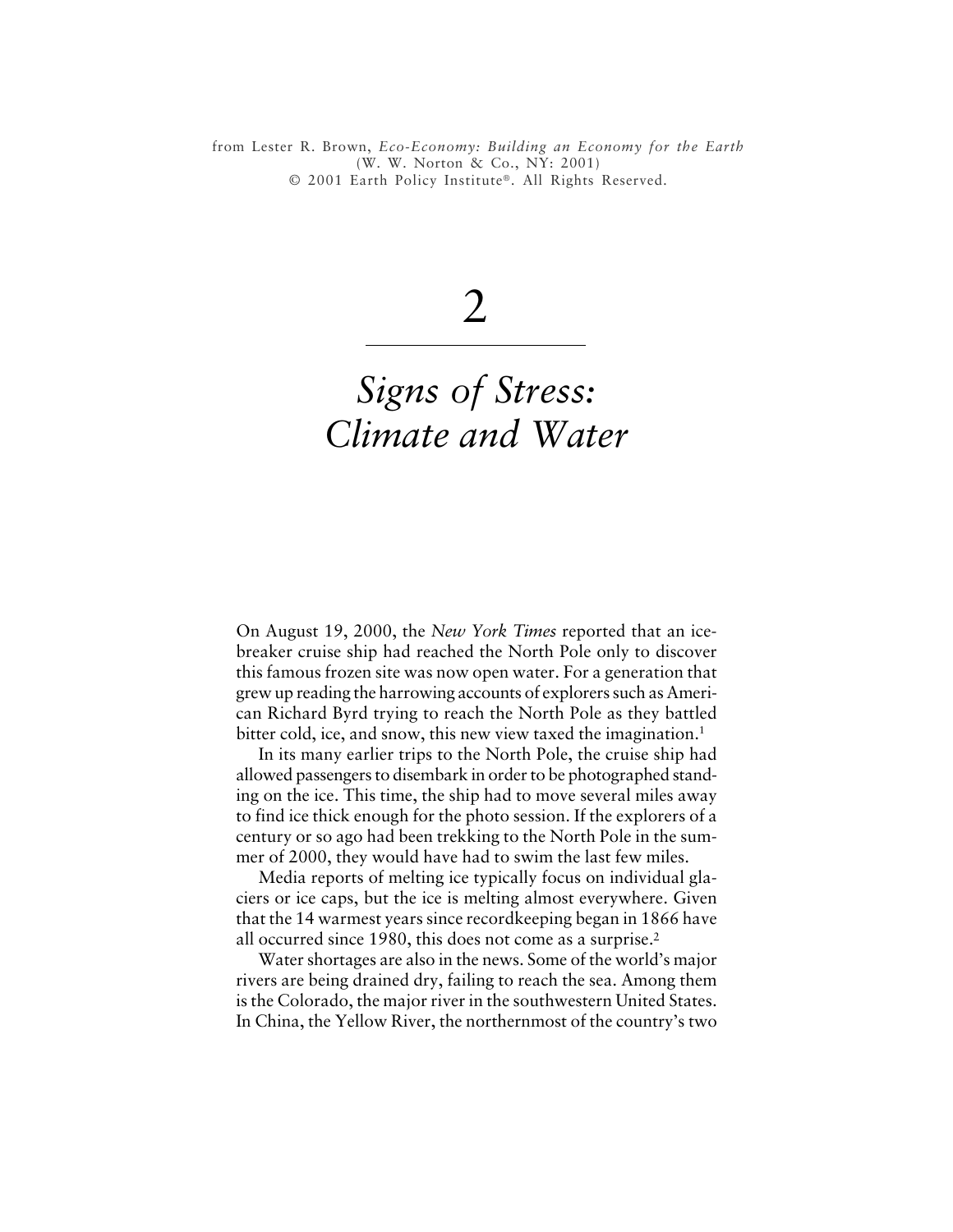major rivers, no longer reaches the sea for part of each year. In Central Asia, the Amu Darya sometimes fails to reach the Aral Sea because it has been drained dry by upstream irrigation.<sup>3</sup>

Wells are going dry on every continent. As population expands and incomes rise, the demand for water is simply outrunning the supply in many countries. Those with money drill deeper wells, chasing the water table downward. Those unable to deepen their wells are left in a difficult position.

The situation promises to become far more precarious, since the 3.2 billion people being added to world population by 2050 will be born in countries already facing water scarcity. With 40 percent of the world food supply coming from irrigated land, water scarcity directly affects food security. If we are facing a future of water scarcity, we are also facing a future of food scarcity.<sup>4</sup>

# **Temperature Rising**

Since agriculture began, the earth's climate has been remarkably stable. Now the earth's temperature is rising, apparently due to the greenhouse effect—the warming that results from the rising concentration of heat-trapping gases, principally carbon dioxide  $(CO<sub>2</sub>)$ , in the atmosphere.

This rise in  $CO<sub>2</sub>$  concentration comes from two sources: the burning of fossil fuels and deforestation. Each year, more than 6 billion tons of carbon are released into the atmosphere as fossil fuels are burned. Estimates of the net release of carbon from deforestation vary widely, but they center on 1.5 billion tons per year.<sup>5</sup>

The release of  $CO_2$  from these two sources is simply overwhelming nature's capacity to fix carbon dioxide. When the Industrial Revolution began in 1760, carbon emissions from the burning of fossil fuels were negligible. But by 1950, they had reached 1.6 billion tons per year, a quantity that was already boosting the atmospheric  $CO<sub>2</sub>$  level. In 2000, they totaled 6.3 billion tons. (See Figure 2–1.) This fourfold increase since 1950 is at the heart of the greenhouse effect that is warming the earth.<sup>6</sup>

The carbon emissions of individual fossil fuels vary. Coal burning releases more carbon per unit of energy produced than oil does, and oil more than natural gas. The global fleet of 532 million gasoline-burning automobiles, combined with thousands of coal-fired power plants, are literally the engines driving climate change.<sup>7</sup>

In addition, in recent years the world has been losing 9 million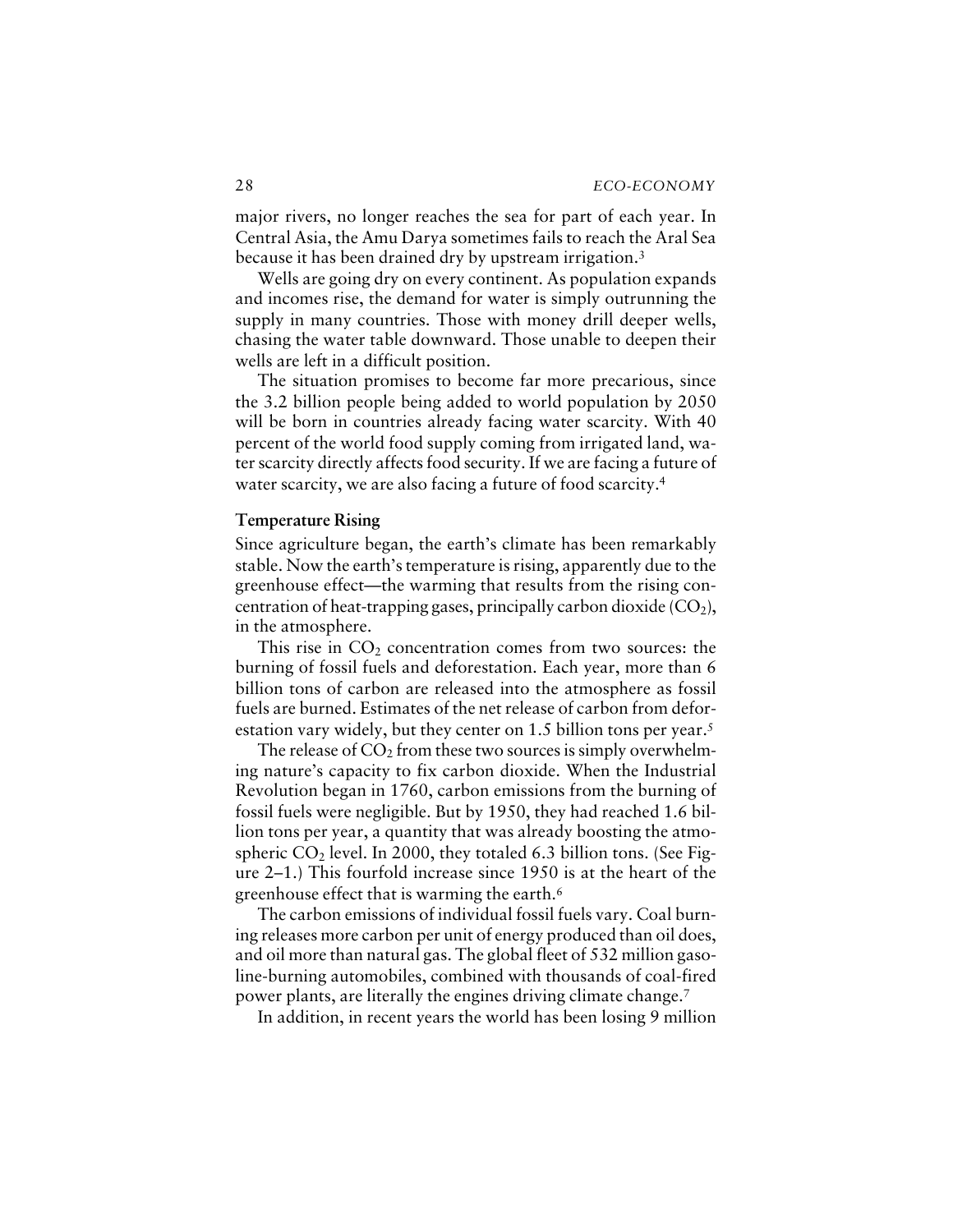

Figure 2-1. World Carbon Emissions from Fossil Fuel Burning, 1900-2000

hectares of forest per year. Forests store easily 20 times as much carbon per hectare as does land in crops. If the net loss of forests can be eliminated, this source of carbon emissions will disappear. In the northern hemisphere, the forested area is actually increasing by 3.6 million hectares a year. The big challenge is to arrest and reverse the deforestation in developing countries.<sup>8</sup>

At the start of the Industrial Revolution in 1760, the atmospheric CO2 concentration was estimated at 280 parts per million (ppm). By 2000, it had reached 370 ppm, a rise of 32 percent from preindustrial levels. (See Figure 2–2.) The buildup of atmospheric  $CO<sub>2</sub>$ from 1960 to 2000 of 54 ppm far exceeded the 36 ppm rise from 1760 to 1960.<sup>9</sup>

Atmospheric  $CO<sub>2</sub>$  levels have risen each year since annual measurements began in 1959, making this one of the most predictable of all environmental trends. Physics textbooks point out that as atmospheric  $CO<sub>2</sub>$  levels rise, so will the earth's temperature, and this is exactly what is happening. As noted earlier, the 14 warmest years since recordkeeping began have all come since 1980. Over the last three decades, global average temperature has risen from 13.99 degrees Celsius in 1969–71 to 14.43 degrees in 1998–2000, a gain of 0.44 degrees Celsius (0.8 degrees Fahrenheit).<sup>10</sup>

The dramatic rise in the earth's temperature since 1980 can be clearly seen in Figure 2–3. Not only is it rising rapidly, but it is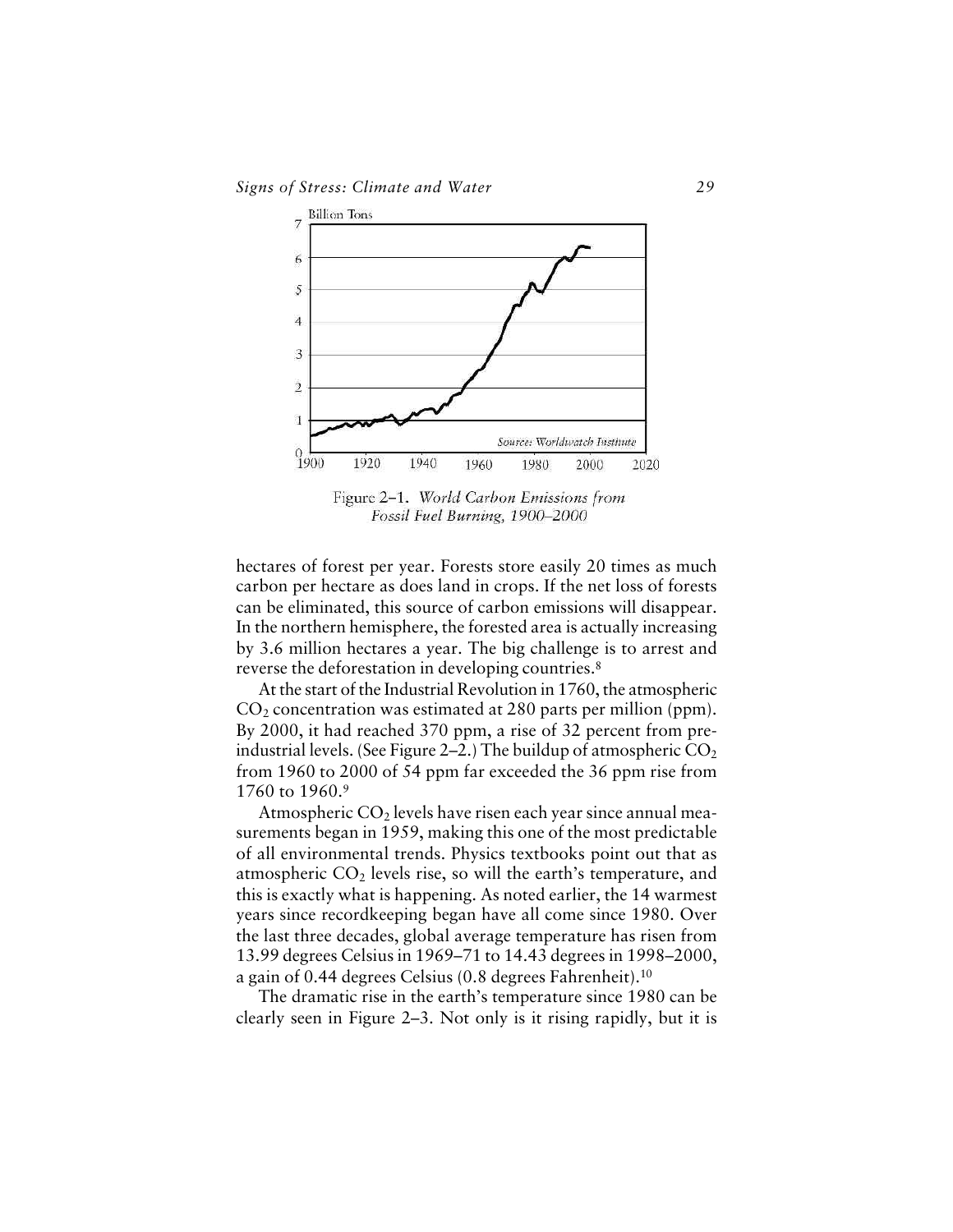

projected to rise even faster in the next century. If  $CO<sub>2</sub>$  concentrations in the atmosphere double pre-industrial levels by the end of this century, reaching 560 ppm, the temperature is projected to rise by 1.4–5.8 degrees Celsius. Rising temperatures lead to more extreme climatic events—record heat waves, the melting of ice, rising sea level, and more destructive storms.<sup>11</sup>

Projected temperature rises will not be distributed evenly over the earth's surface, but will be greater over land areas than over the oceans and also greater in the higher latitudes than in the equatorial regions. Inland regions in northern latitudes can expect some of the biggest temperature jumps. A taste of what is to come can be seen in the July 1995 heat wave in Chicago, when temperatures reached 38–41 degrees Celsius (100–106 degrees Fahrenheit) on five consecutive days. Although Chicago is a modern industrial city with extensive air conditioning, this heat wave claimed more than 500 lives. And because Chicago is in the center of the U.S. Corn Belt, the intense heat also helped shrink the 1995 U.S. corn harvest by some 15 percent or \$3 billion.<sup>12</sup>

# **The Ice Is Melting**

Ice melting is one of the most visible manifestation of global warming. Sometimes the evidence that mountain glaciers are melting takes novel forms. In late 1991, hikers in the southwestern Alps on the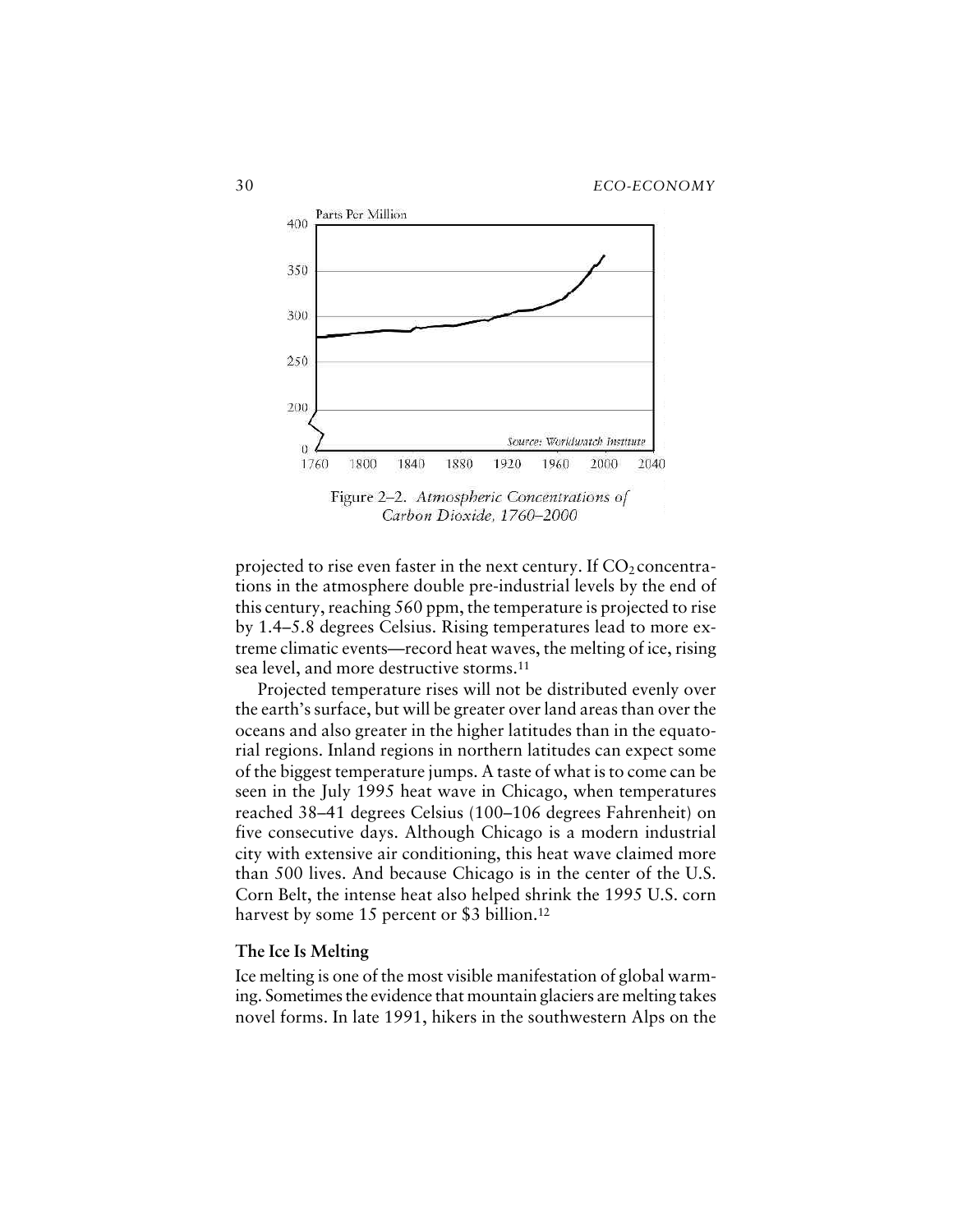

Austrian-Italian border discovered an intact male human body protruding from a glacier. Apparently trapped in a storm more than 5,000 years ago and quickly covered with snow and ice, his body was remarkably well preserved. In 1999, another body was found in a melting glacier in the Yukon Territory of western Canada. As I noted at the time, our ancestors are emerging from the ice with a message for us: the earth is getting warmer.<sup>13</sup>

In the Arctic Ocean, sea ice is melting fast. As recently as 1960, the Arctic sea ice was nearly 2 meters thick. In 2001, it averaged scarcely a meter. Over the last four decades, the ice sheet has thinned by 42 percent and it has shrunk in area by 6 percent. Together, this thinning and shrinkage have reduced the Arctic Ocean ice mass by nearly half. This rapid melting is expected to continue. A recent study by two Norwegian scientists projects that within 50 years the Arctic Ocean could be ice-free during the summer.<sup>14</sup>

In 2000, four U.S. scientists published an article in *Science* reporting that the vast Greenland ice sheet is starting to melt. Lying largely within the Arctic Circle, Greenland is gaining some ice in higher elevations on its northern reaches, but it is losing much more at lower elevations, particularly along its southern and eastern coasts. This huge island of 2.2 million square kilometers (three times the size of Texas) is experiencing a net loss of 51 billion cubic meters of water each year, an amount approaching two thirds of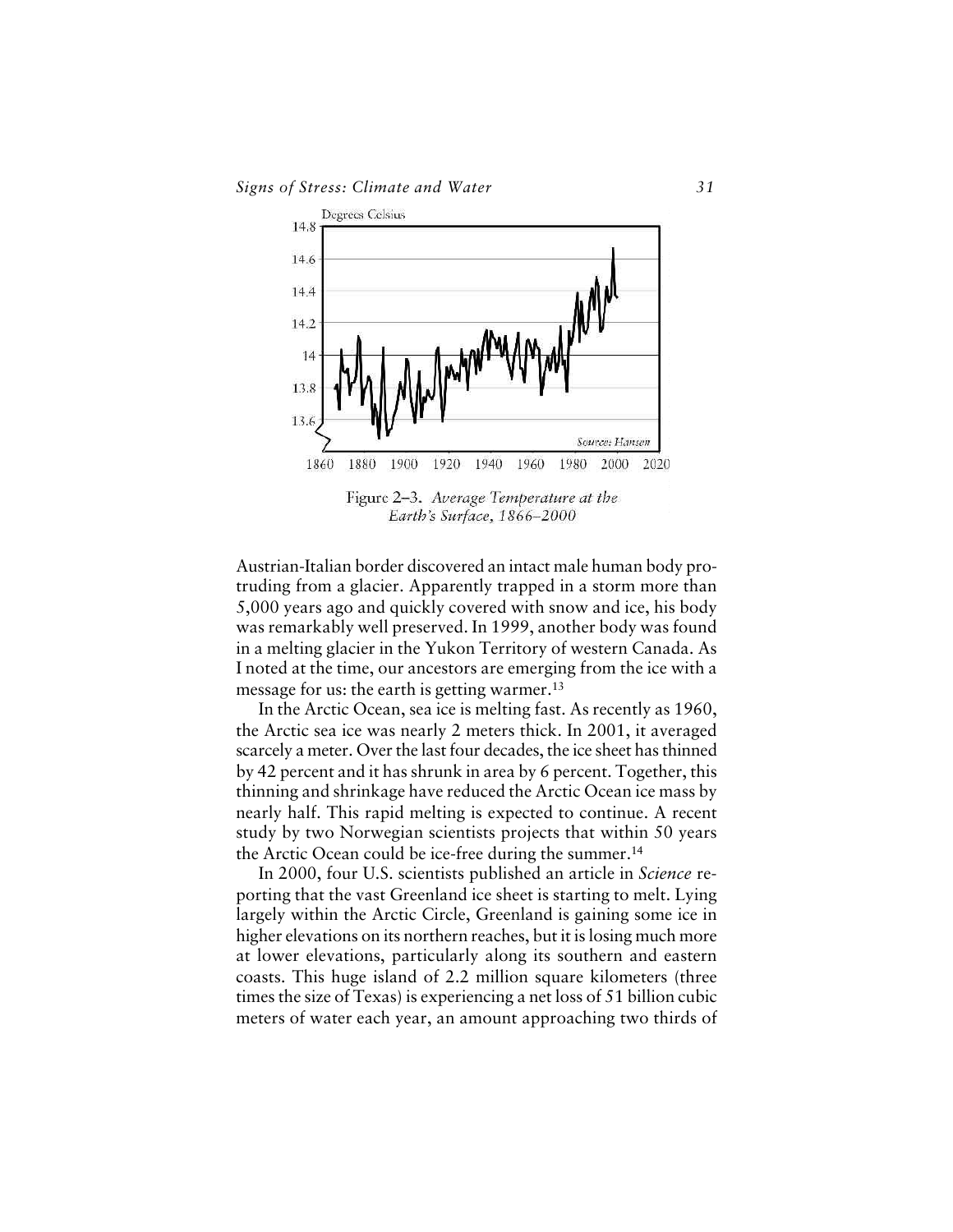the annual flow of the Nile River as it enters Egypt.<sup>15</sup>

The Antarctic peninsula is also losing ice. In contrast to the North Pole, which is covered by the Arctic Sea, the South Pole is covered by the continent of Antarctica, a land mass roughly the size of the United States. Its continent-sized ice sheet, which is on average 2.3 kilometers (1.5 miles) thick, is relatively stable. But the ice shelves, the portions of the ice sheet that extend into the surrounding seas, are fast disappearing.<sup>16</sup>

A team of U.S. and British scientists reported in 1999 that the ice shelves on either side of the Antarctic peninsula are in full retreat. From roughly mid-century through 1997, these areas lost 7,000 square kilometers as the ice sheet disintegrated. But then within scarcely one year they lost another 3,000 square kilometers. Delaware-sized icebergs that have broken off are a threat to ships in the area. The scientists attribute the accelerated ice melting to a regional temperature rise of 2.5 degrees Celsius (4.5 degrees Fahrenheit) since 1940.<sup>17</sup>

These are not the only examples of melting. Lisa Mastny of Worldwatch Institute, who reviewed some 30 studies on this topic, reports that mountain glaciers are melting worldwide—and at an accelerating rate. (See Table 2–1.) The snow/ice mass is shrinking in the world's major mountain ranges: the Rocky Mountains, the Andes, the Alps, and the Himalayas. In Glacier National Park in Montana, the number of glaciers has dwindled from 150 in 1850 to fewer than 50 today. The U.S. Geological Survey projects that the remaining glaciers could disappear within 30 years.<sup>18</sup>

In Europe's Alps, the shrinkage of the glacial volume by more than half since 1850 is expected to continue, with these ancient glaciers largely disappearing over the next half-century. Shrinkage of ice masses in the Himalayas has accelerated alarmingly. In eastern India, the Dokriani Bamak glacier, which retreated by 16.5 meters between 1992 and 1997, drew back by a further 20 meters in 1998 alone.<sup>19</sup>

A research report by Lonnie Thompson of Ohio State University indicates that the ice cap on Kilimanjaro could disappear within 15 years. This upset Tanzania's Minister of Tourism, Zokia Meghji, who told parliament that the projected melting was exaggerated, as he tried to allay fears about the effects on the country's lucrative tourism industry. In response, Thompson pointed out that his report was simply based on an extrapolation of the recent historical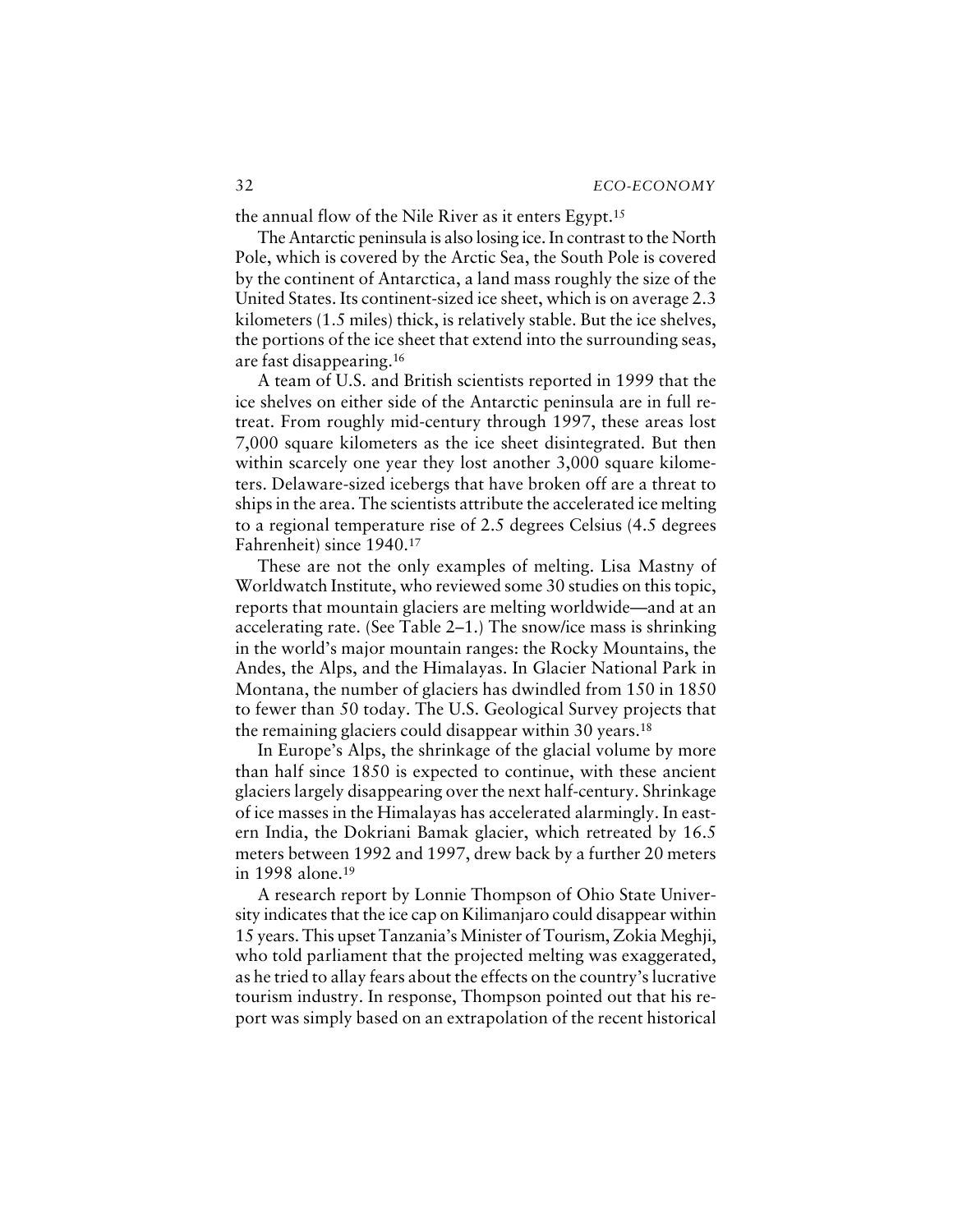Table 2–1. *Selected Examples of Ice Melt Around the World*

| Name                         | Location               | Measured Loss                                                                                                                                                                |
|------------------------------|------------------------|------------------------------------------------------------------------------------------------------------------------------------------------------------------------------|
| Arctic<br>Sea Ice            | Arctic<br>Ocean        | Has shrunk by 6 percent since 1978, with a<br>14-percent loss of thicker, year-round ice.<br>Has thinned by 40 percent in less than 30<br>years.                             |
| Greenland<br>Ice Sheet       | Greenland              | Has thinned by more than a meter a year on<br>its southern and eastern edges since 1993.                                                                                     |
| Glacier<br>National<br>Park  | Rocky<br>Mtns.,        | Since 1850, the number of glaciers has<br>dropped from 150 to fewer than 50.<br>United States Remaining glaciers could disappear<br>completely in 30 years.                  |
| Larsen B<br>Ice Shelf        | Antarctic<br>Peninsula | Calved a 300-square-kilometer iceberg in<br>early 1998. Lost 1,714 square kilometers<br>during the 1998–99 season, and 300 square<br>kilometers during the 1999-2000 season. |
| Dokriani<br>Bamak<br>Glacier | Himalayas,<br>India    | Retreated by 20 meters in 1998, compared<br>with 16.5 meters over the previous five<br>years.                                                                                |
| Tien Shan<br>Mountains       | Central<br>Asia        | Twenty-two percent of glacial ice volume<br>has disappeared in the past 40 years.                                                                                            |
| Caucasus<br>Mountains        | Russia                 | Glacial volume has declined by 50 percent in<br>the past century.                                                                                                            |
| Alps                         | Western<br>Europe      | Glacial volume has shrunk by more than 50<br>percent since 1850. Glaciers could be<br>reduced to only a small fraction of their<br>present mass within decades.              |
| Kilimanjaro                  | Tanzania               | Ice cap shrunk by 33 percent from 1989 to<br>2000. Could disappear by 2015.                                                                                                  |
| Quelccaya<br>Glacier         | Andes,<br>Peru         | Rate of retreat increased to 30 meters a year<br>in the 1990s, up from only 3 meters a year;<br>will likely disappear before 2020.                                           |

*Source:* Updated from Lisa Mastny, "Melting of Earth's Ice Cover Reaches New High," Worldwatch News Brief (Washington, DC: Worldwatch Institute: 6 March 2000).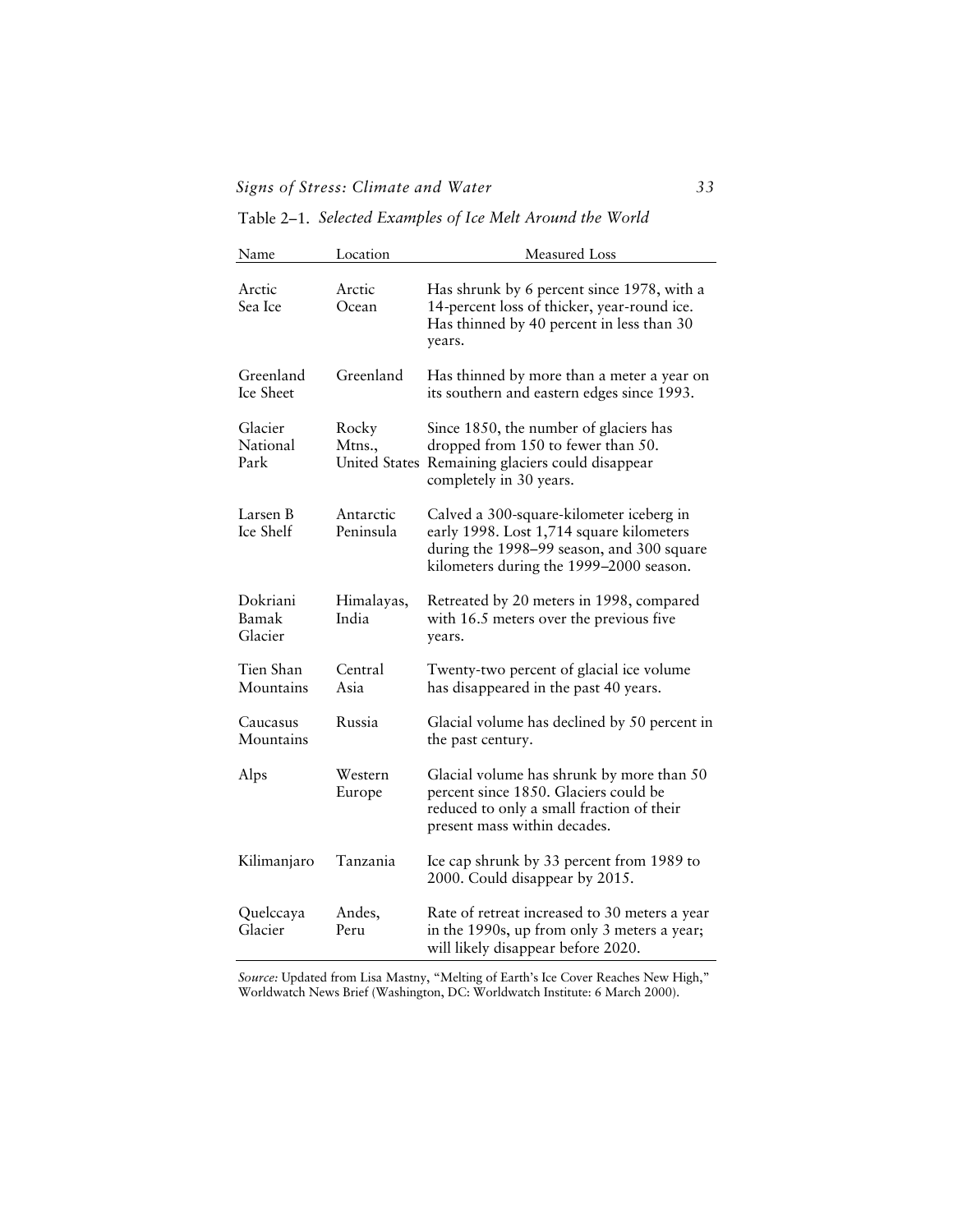trend.<sup>20</sup>

Researchers are discovering that a modest rise in temperature of 1–2 degrees Celsius in mountainous regions can dramatically alter the precipitation mix, increasing the share falling as rain while decreasing the share coming down as snow. The result is more flooding during the rainy season, a shrinking snow/ice mass, and less snowmelt to feed rivers during the dry season.<sup>21</sup>

These "reservoirs in the sky," where nature stores fresh water for use in the summer as the snow melts, have been there ever since irrigation began, supplying farmers with water for several thousand years. Now suddenly, in a matter of years, they are shrinking and some could disappear entirely, sharply reducing the water supply for irrigation and for cities.

If the massive snow/ice sheet in the Himalayas—which is the third largest in the world, after the Antarctic and Greenland ice sheets—continues to melt, it will affect the water supply of much of Asia. All of the region's major rivers—the Indus, Ganges, Mekong, Yangtze, and Yellow—originate in the Himalayas. Melting in this area could alter the hydrology of several Asian countries, including Pakistan, India, Bangladesh, Thailand, Viet Nam, and China. Less snowmelt in the summer dry season to feed rivers could worsen the hydrological poverty already afflicting so many in the region.<sup>22</sup>

We don't have to sit idly by as this scenario unfolds. There may still be time to stabilize atmospheric  $CO<sub>2</sub>$  levels before carbon emissions lead to unmanageable climate change. There is an abundance of wind, solar, and geothermal energy to harness for running the world economy. (See Chapter 5.) If we were to cut income taxes and offset this by incorporating a carbon tax that reflected the cost of climate disruption in the price of fossil fuels, investment would quickly shift from fossil fuels to these climate-stabilizing energy sources.

# **Sea Level Rising**

Sea level is a sensitive indicator of global warming since it is affected by both thermal expansion and the melting of land-based glaciers. The respective contributions to sea level rise of thermal expansion and ice melting are estimated to be roughly the same.<sup>23</sup>

During the twentieth century, sea level rose by 10–20 centimeters (4–8 inches), more than half as much as it had risen during the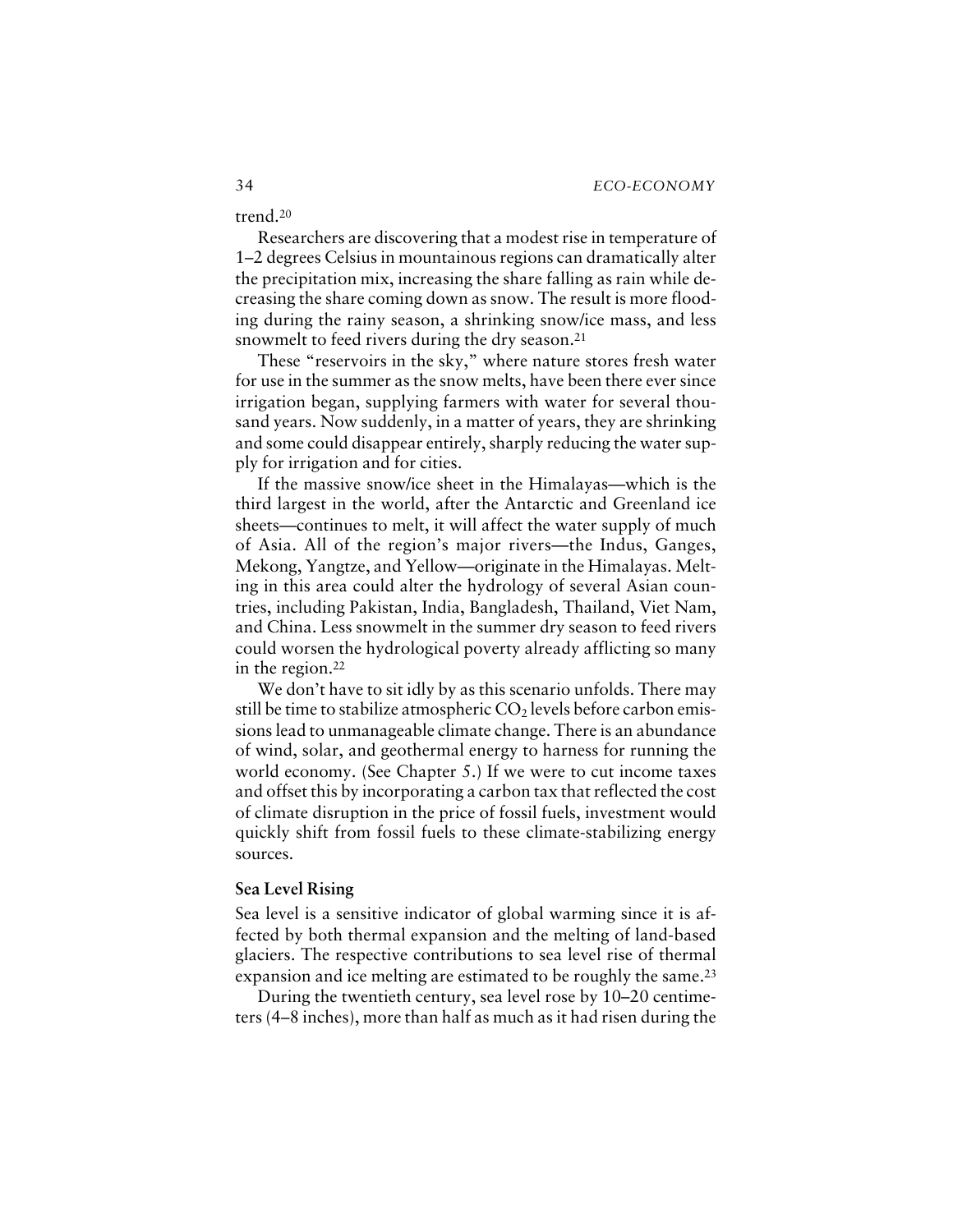preceding 2,000 years. If the earth's temperature continues to rise, further acceleration is in prospect. The model used in the Intergovernmental Panel on Climate Change 2001 Assessment projects that sea level could rise by as much as 1 meter during the twenty-first century.<sup>24</sup>

Rising sea level has numerous consequences. The most obvious is inundation as the oceans expand at the expense of continents. Another is saltwater intrusion. As sea level rises, salt water may invade coastal freshwater aquifers. This intrusion is exacerbated by the falling water tables that now plague coastal regions in many countries, including Israel, Pakistan, India, and China. A third effect is beach erosion: as waves break further inland, they erode the beach, compounding the effect of rising sea level.<sup>25</sup>

The most easily measured effect of rising sea level is the inundation of coastal areas. Donald F. Boesch, with the University of Maryland's Center for Environmental Sciences, estimates that for each millimeter rise in sea level, the shoreline retreats an average of 1.5 meters. Thus if sea level rises by 1 meter, the coastline will retreat by 1,500 meters, or nearly a mile.<sup>26</sup>

With a 1-meter rise in sea level, more than a third of Shanghai would be under water. For China as a whole, 70 million people would be vulnerable to a 100-year storm surge. The rice-growing river floodplains and deltas of Asia would be particularly vulnerable. A World Bank analysis shows that Bangladesh would be hardest hit, losing half of its rice production—the food staple of its 140 million people. (See Figure 2–4.) At current rice prices, this would cost Bangladesh \$3.2 billion. Residents of the densely populated river valleys of Asia would be forced into already crowded interiors. Rising sea level could create millions of climate refugees in Bangladesh, China, India, Indonesia, the Philippines, and Viet Nam.<sup>27</sup>

Two thirds of the Marshall Islands and Kiribati would be under water. The United States would lose 36,000 square kilometers (14,000 square miles) of land, with the middle Atlantic and Mississippi Gulf states losing the most. And large portions of lower Manhattan and the Capitol Mall in Washington, D.C., would be flooded during a 50-year storm surge. A 1-meter rise in Japan would mean that 2,340 square kilometers of the country would be below high tide. Four million Japanese would be affected, many of them driven from their homes.<sup>28</sup>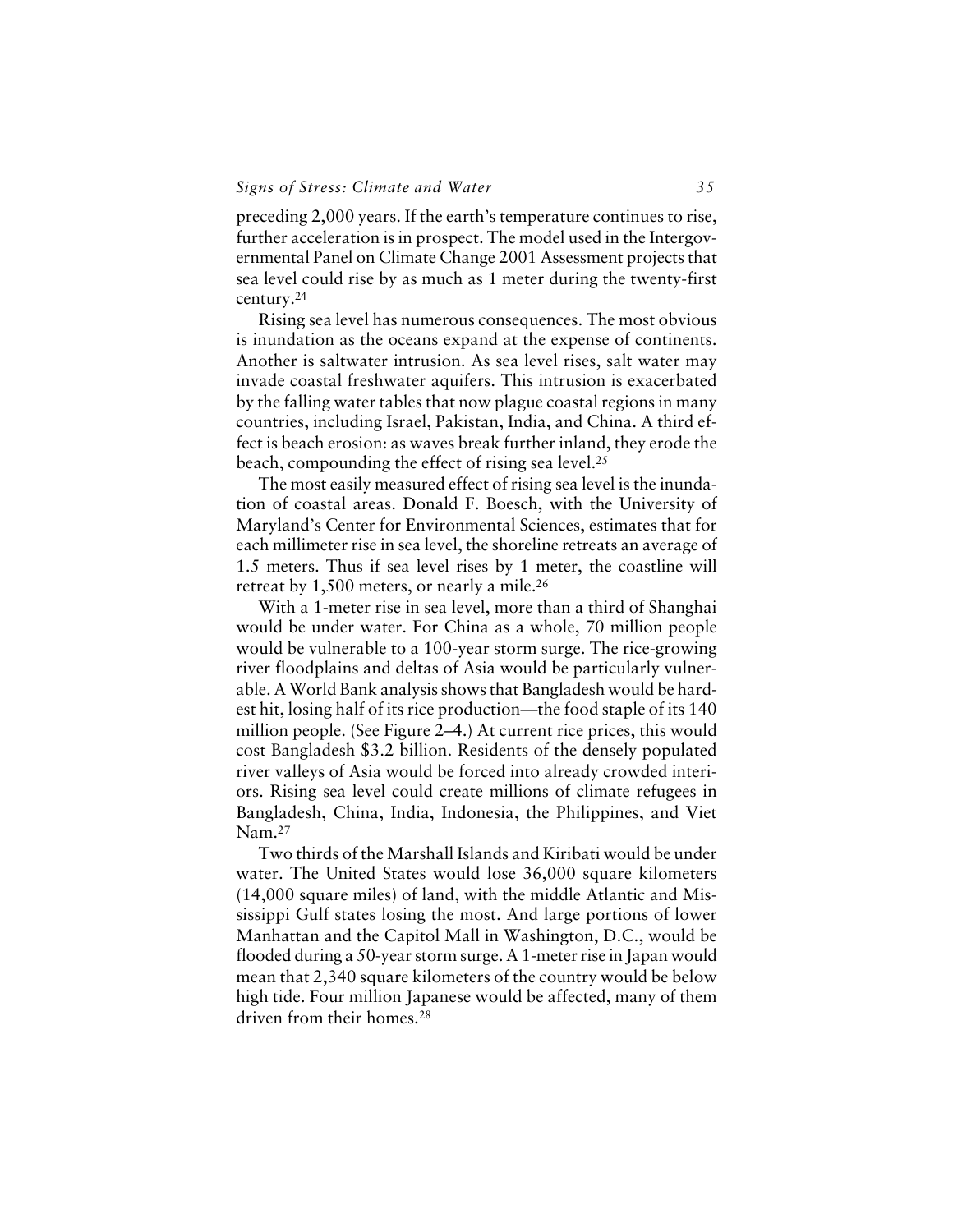

Figure 2–4. *A 1-Meter Rise in Sea Level Would Cut Bangladesh's Rice Production Approximately in Half*

Coastal real estate prices are likely to be one of the first economic indicators to reflect the rise in sea level. People with heavy investments in beachfront properties will suffer most. A half-meter rise in sea level in the United States could bring losses ranging from \$20 billion to \$150 billion. Beachfront properties, much like nuclear power plants, are becoming uninsurable—as many homeowners in Florida, for example, have discovered.<sup>29</sup>

Many developing countries already coping with population growth and intense competition for living space and cropland are now facing the prospect of rising sea level and substantial land losses. Some of those most directly affected have contributed the least to the buildup in atmospheric  $CO<sub>2</sub>$  that is causing this problem.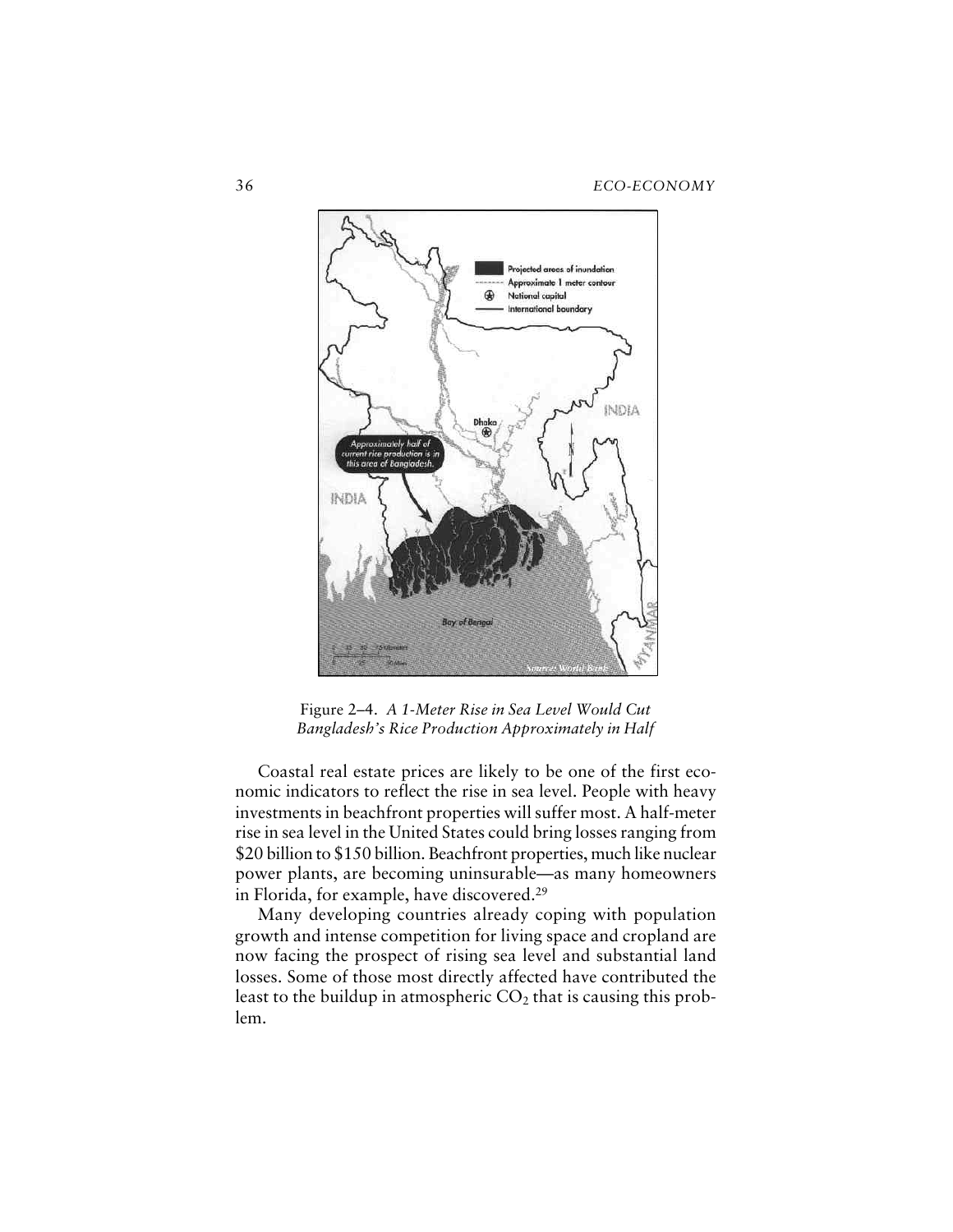Rising sea level will pose difficult and costly choices. Consider, for example, the effort and cost involved in relocating a million Chinese from the area to be inundated by the Three Gorges Dam. This would be trivial compared with the tens of millions, and eventually hundreds of millions in Asia, who would have to be relocated as the ocean rises if we continue with business as usual. Climate refugees may come to dominate the international flow of migrants since they are losing not just land, but food supplies and livelihoods.<sup>30</sup>

More than 90 percent of the world's ice is in the Antarctic ice sheet, which, partly because of its size, is comparatively stable. The other 10 percent, however, is in the Greenland ice sheet and mountain glaciers, which are more vulnerable to climate change. Now that the Greenland ice sheet has started to melt, we must ask, What if this trend continues? Greenland's ice sheet is up to 2 kilometers (1.2 miles) thick in some areas. In an article in *Science*, NASA scientists calculate that if the Greenland ice sheet were to disappear entirely, sea level would rise by a staggering 7 meters (23 feet), markedly shrinking the earth's land area and engulfing many coastal cities.<sup>31</sup>

For the first time since civilization began, sea level has begun to rise at a measurable rate. It has become an indicator to watch, a trend that could force a human migration of almost unimaginable dimensions, and one that will shape the human prospect. It also raises questions of intergenerational responsibility that humanity has never before faced.

#### **More Destructive Storms**

Rising temperatures and the power of storms are directly related. As sea surface temperatures rise, particularly in the tropics and subtropics, the additional heat radiating into the atmosphere causes more destructive storms. Higher temperatures mean more evaporation. Water that goes up must come down. What is not clear is exactly where the additional water will fall.<sup>32</sup>

More extreme weather events are of particular concern to countries in the hurricane or typhoon belt. Among those most directly affected by increased storm intensity are China, Japan, and the Philippines in the western Pacific, India and Bangladesh in the Bay of Bengal, and the United States and the Central American and Caribbean countries in the western Atlantic.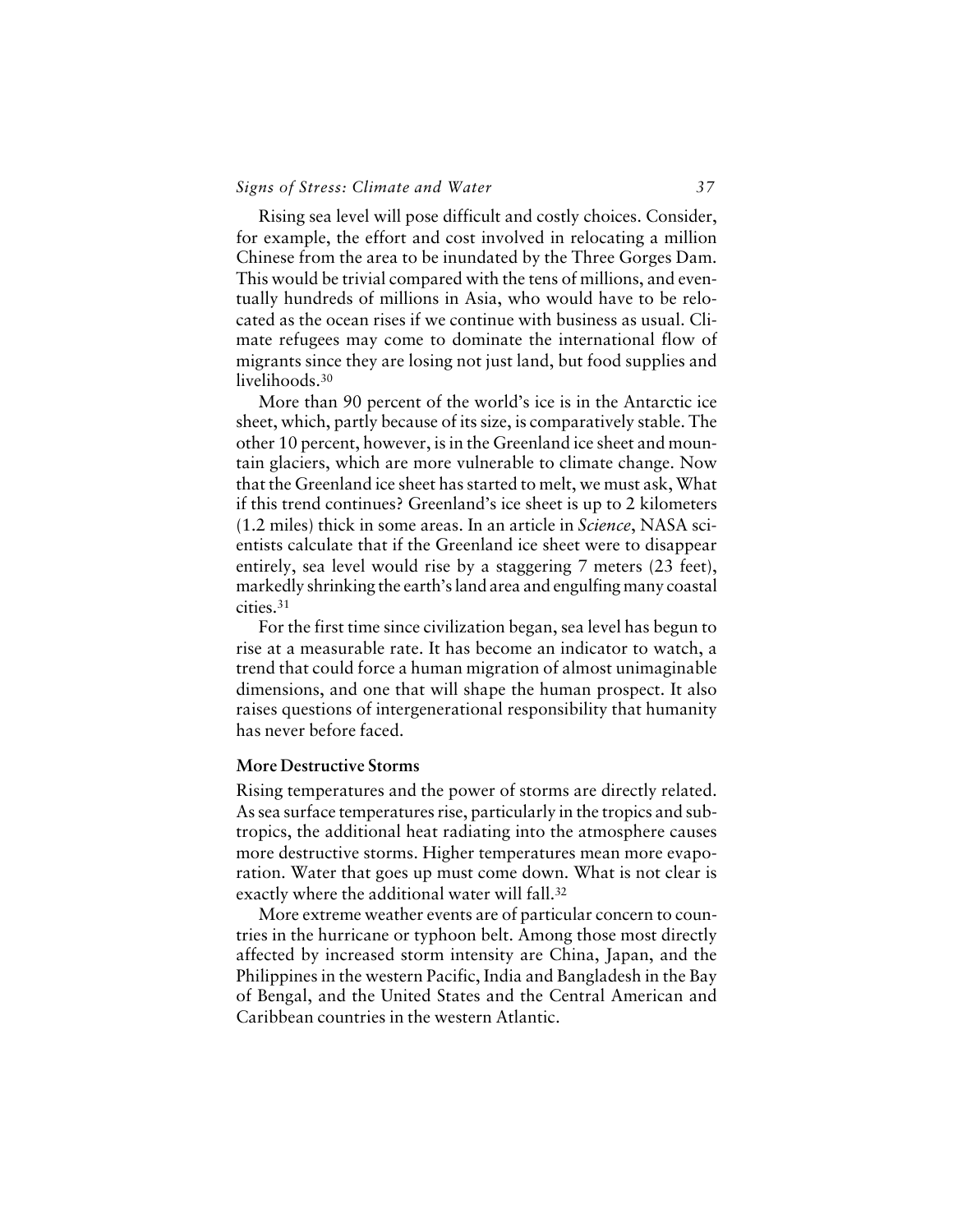#### 38 *ECO-ECONOMY*

Munich Re, which insures insurance companies, has maintained detailed, worldwide data on natural catastrophes—principally storms, floods, and earthquakes—over the last half-century. The company defines a great natural catastrophe as one that overwhelms the capacity of a region to help itself, forcing it to depend on international assistance. During the 1960s, economic losses from these large-scale catastrophes totaled \$69 billion; during the 1990s, they totaled \$536 billion, nearly an eightfold increase.<sup>33</sup>

Recent years have seen some extraordinarily destructive tropical storms. Among them was Hurricane Andrew, which cut a large swath across the state of Florida in 1992. Storm alerts held the loss of human life to 65, but Andrew destroyed 60,000 homes and other buildings, inflicting some \$30 billion in damage. In addition to the buildings it destroyed, it also took down seven insurance companies, as mounting claims left them insolvent.<sup>34</sup>

Six years later, Hurricane Georges—a powerful storm with winds of close to 200 miles per hour—was stalled off the coast of Central America by a high-pressure system that blocked its normal path to the north. It claimed 4,000 lives and inflicted a staggering \$10 billion worth of damage on El Salvador and Nicaragua. Damage on this scale, which approached the combined gross domestic products of the two countries, set economic development back by a generation. A storm that hit Venezuela in mid-December 1999 caused enormous flooding and landslides, claimed 20,000 lives, and registered economic losses of \$15 billion—second only to Hurricane Andrew.<sup>35</sup>

In late September 1999, Typhoon Bart hit Japan's densely populated island of Kyushu. Its toll in human life was held to only 26, but it did \$5 billion worth of damage. Countries such as Japan, China, and the Philippines are in a particularly vulnerable location, fully exposed to all the power that storms generated over the tropical Pacific can muster.<sup>36</sup>

Winter storms are also becoming more destructive in the northern hemisphere. S.J. Lambert, writing in the *Journal of Geophysical Research*, has analyzed the frequency of intense winter storms in this hemisphere over the last century. From 1920 until 1970, there were roughly 40 storms a year. But then as temperatures started to climb, so did the frequency of storms. Since 1985, the northern hemisphere has experienced close to 80 storms a year—a doubling in less than a generation. Over the past decade or so, Western Eu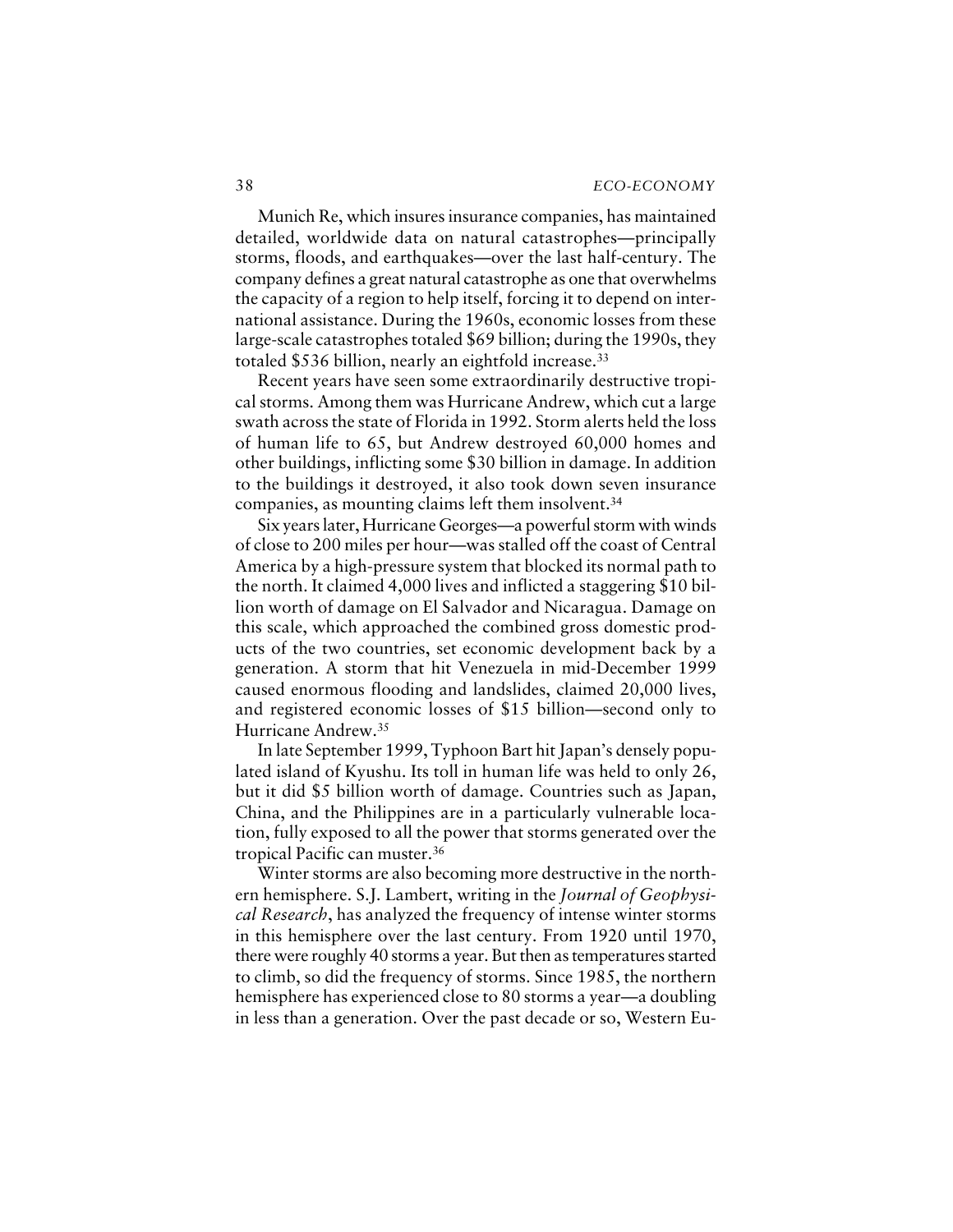rope has been hit by numerous storms of record destructiveness. In 1987, the United Kingdom and France bore the brunt of a winter storm that claimed 17 lives and caused \$3.7 billion worth of damage. In 1999, Western Europe was hit by three unusually powerful winter storms: Anatole, Martin, and Lothar. They claimed 150 lives and did \$10.3 billion worth of damage. Lothar, which hit the continent during the holiday season on December 26, left \$7.5 billion of damage in France, Germany, and Switzerland.<sup>37</sup>

Damage from storms is mounting both because of greater population density and because the investment per person in housing or other structures that are vulnerable to storm damage is greater than ever. There is also a disproportionately large gain in construction in coastal regions, which are much more vulnerable to storms and storm surges.

The bottom line is that storms are increasing both in number and in destructiveness. More powerful storms mean more damage. A doubling of the number of winter storms in the northern hemisphere within less than a generation, coupled with increasing severity, yields a dramatic rise in storm-related damage.

At this point, no one knows quite how this trend will unfold in the twenty-first century, but it seems likely that if we continue with business as usual and  $CO<sub>2</sub>$  levels continue to rise, the destructiveness in the future will dwarf that in the present—just as the destructiveness in the present is far greater than that of the recent past. The risk is that the cost of coping with these ever more destructive, human-induced catastrophes could overwhelm some societies, leading to their economic decline.

# **Rivers Drained Dry**

We live in a water-challenged world, one that is becoming more so each year as 80 million additional people stake their claims to the earth's water resources. Even now, many people in developing countries lack enough water to satisfy basic needs for drinking, bathing, and producing food.

By 2050, India is projected to add 563 million people and China 187 million. Pakistan, one of the world's most arid countries, is projected to add over 200 million, going from 141 million today to 344 million. Egypt, Iran, and Mexico are slated to increase their populations by half or more by 2050. In these and other watershort countries, continuing population growth is sentencing hun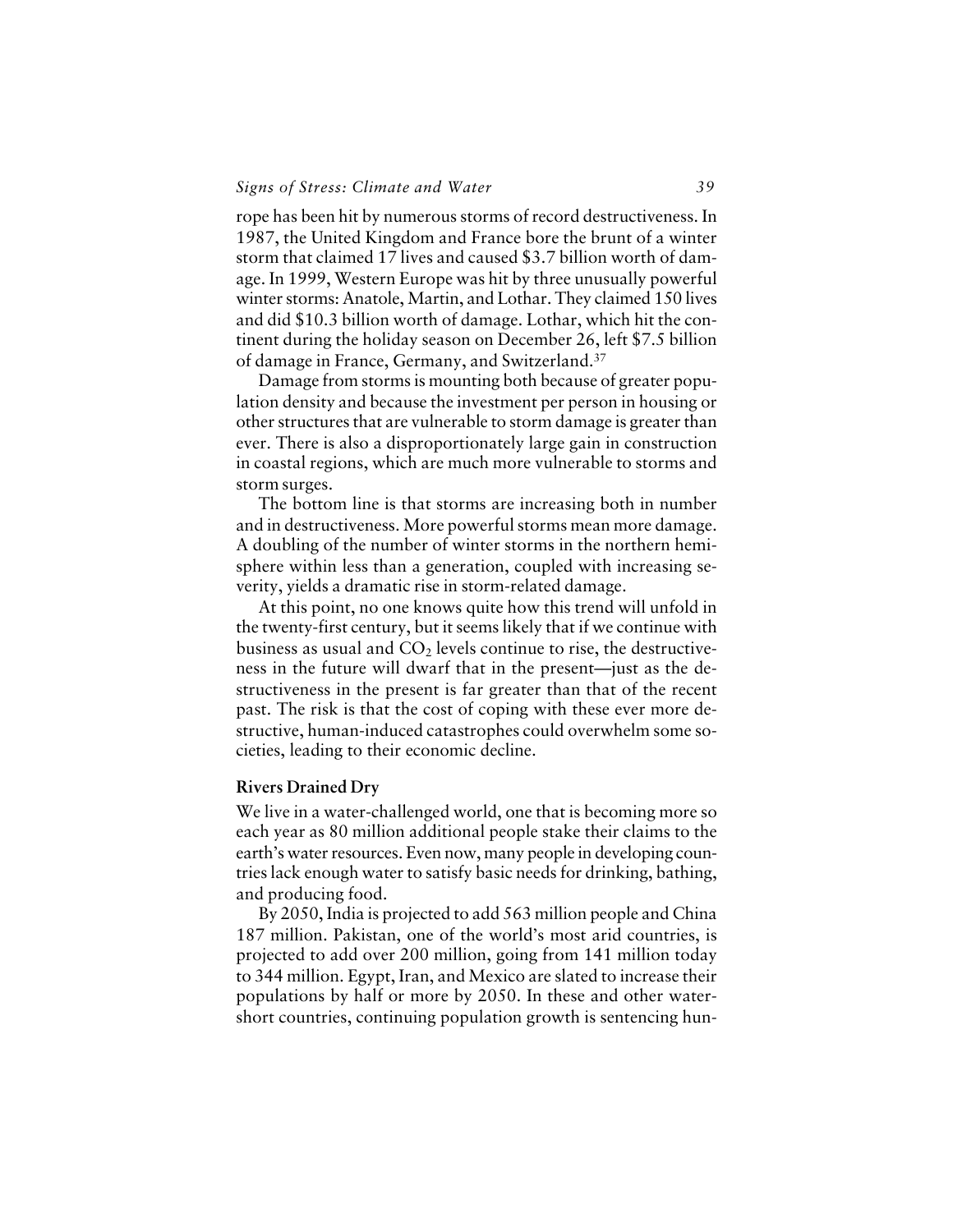dreds of millions of people to hydrological poverty—a local form of impoverishment that is difficult to escape.<sup>38</sup>

One manifestation of emerging water scarcity is dry rivers. Several of the world's major rivers now either run dry part of the year, failing to reach the sea, or have little water left when they get there.<sup>39</sup>

As noted earlier, the Amu Darya in Central Asia, one of two rivers that feeds the Aral Sea, is now largely drained dry by Turkmen and Uzbek cotton farmers. With this river failing to reach the sea at times and the flow of the Syr Darya reduced to a shadow of its past flow, the Aral Sea is shrinking beneath the relentless sun in this semiarid region. Since 1960, the sea has dropped 12 meters (40 feet); its area has shrunk by 40 percent and its volume by 66 percent. Towns that were once coastal are now 50 kilometers from the water. If recent trends continue, the sea will largely disappear within another decade or two—existing only on old maps, a geographic memory.<sup>40</sup>

As the sea has shrunk, the salt concentrations in its water have increased to where fish can no longer survive. As a result, the fishery—which yielded 60,000 tons (130 million pounds) of fish per year as recently as 1960—is now dead.<sup>41</sup>

In 1990, the Soviet Academy of Sciences organized a conference in Nukus, a town near the Aral Sea, entitled "The Aral Sea: An Environmental Catastrophe." After attending the meeting, I joined other guests on an air tour over the sea and the former seabed. I later wrote in *World Watch* magazine, "From the air, the exposed floor of the Aral Sea looks like a moonscape. No plant or animal life is visible. From a few hundred feet above the ground, in an ancient canvas-winged, single-engine bi-plane, the signs of a dying ecosystem are evident. Fishing villages that once stood by the shoreline are abandoned and lie miles from the receding waters. Like ghost mining towns out of the American West, they reinforce the image of a dying ecosystem and a dying economy."<sup>42</sup>

When rivers go dry, the marine ecosystems within the rivers are destroyed. The estuaries as sometimes affected as well. For example, when the Colorado River was flowing into the Gulf of California, it supported a large fishery and several hundred Cocopa Indian families. Today this fishery is but a remnant of its former self.<sup>43</sup>

Upstream diversions for cities, industry, and irrigation from China's Yellow River are multiplying. After flowing uninterruptedly for thousands of years, this cradle of Chinese civilization ran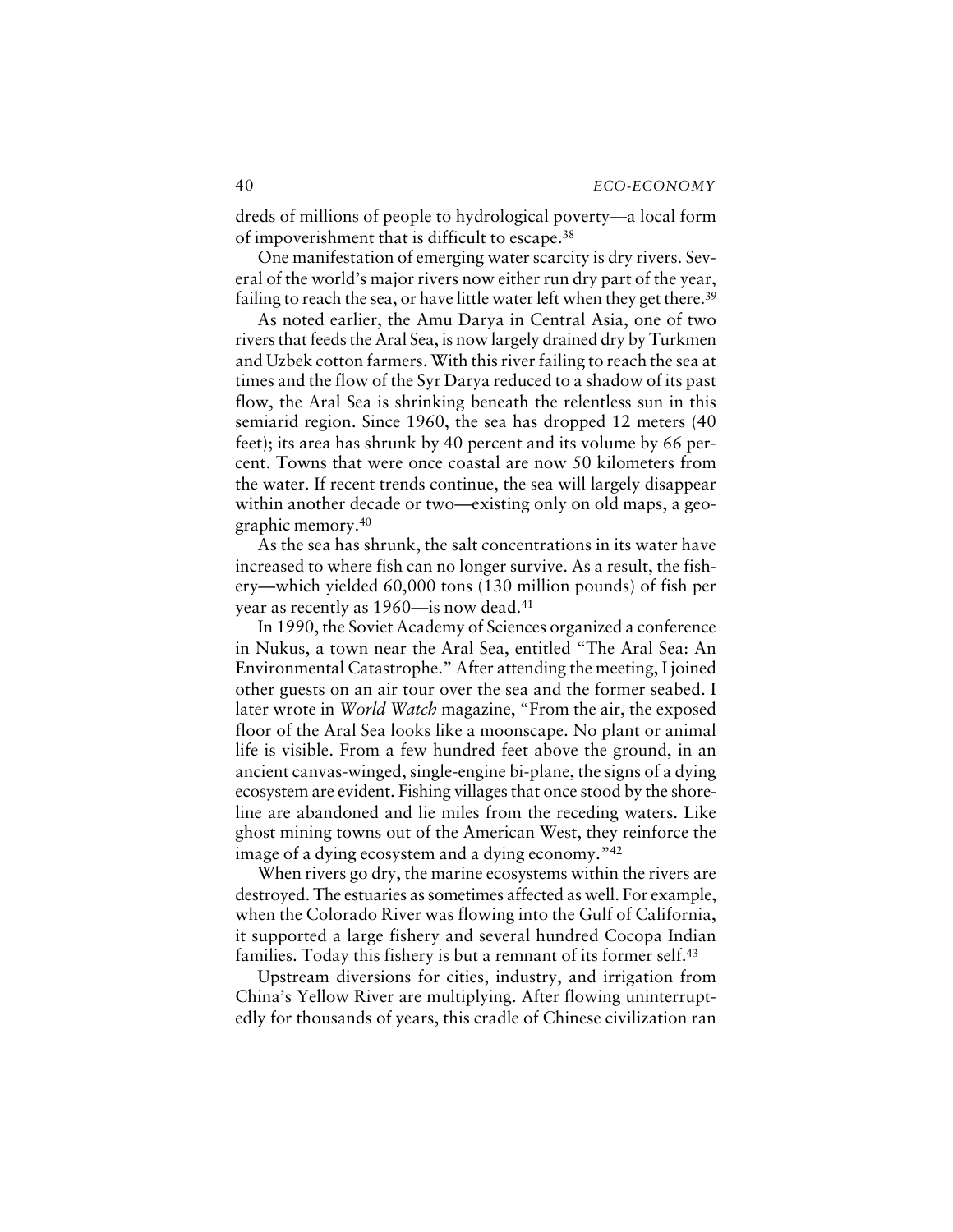dry in 1972, failing to reach the sea for some 15 days. In the following years, it ran dry intermittently until 1985. Since then, it has run dry for part of each year. In 1997, a drought year, the Yellow River did not connect with the sea for 226 days.<sup>44</sup>

In fact, during much of 1997, the river did not even make it to Shandong Province, the last of the eight provinces it flows through en route to the sea. Shandong, producing a fifth of China's corn and a seventh of its wheat, is more important agriculturally to China than Iowa and Kansas together are to the United States. Half of the province's irrigation water used to come from the Yellow River, but this supply is now shrinking. The other half comes from an aquifer whose water level is falling by 1.5 meters a year.<sup>45</sup>

As more and more water is diverted to industries and cities upstream, less is available downstream. Beijing is permitting the poverty-ridden upstream provinces to divert water for their development at the expense of agriculture in the lower reaches of the basin.

One of the hundreds of projects to divert water from the Yellow River in the upper reaches is a canal that will take water to Hohhot, the capital of Inner Mongolia, starting in 2003. This will help satisfy swelling residential needs as well as those of expanding industries, including the all-important wool textile industry that is supplied by the region's vast flocks of sheep. Another canal will divert water to Taiyuan, the capital of Shanxi Province, a city of 4 million that now rations water.<sup>46</sup>

The growing upstream claims on the Yellow River mean that one day it may no longer reach Shandong Province at all, cutting the province off from roughly half of its irrigation water. The resulting prospect of massive grain imports and growing dependence on U.S. grain, in particular, leads to sleepless nights for political leaders in Beijing.<sup>47</sup>

Another river that is leading to sleepless nights is the Nile, because its waters must be allocated not among provinces, as in China, but among countries. Ten countries share the Nile River basin, but just three—Egypt, Sudan, and Ethiopia—dominate. Eighty-five percent of the Nile's flow originates in Ethiopia, but the lion's share is used by Egypt. Most of the rest is used in Sudan. Once the claims of these two countries are satisfied, little water is left when it enters the Mediterranean.<sup>48</sup>

Egypt, where it almost never rains, is wholly dependent on the Nile. Without this lifeline, Egypt would not exist. Even if all the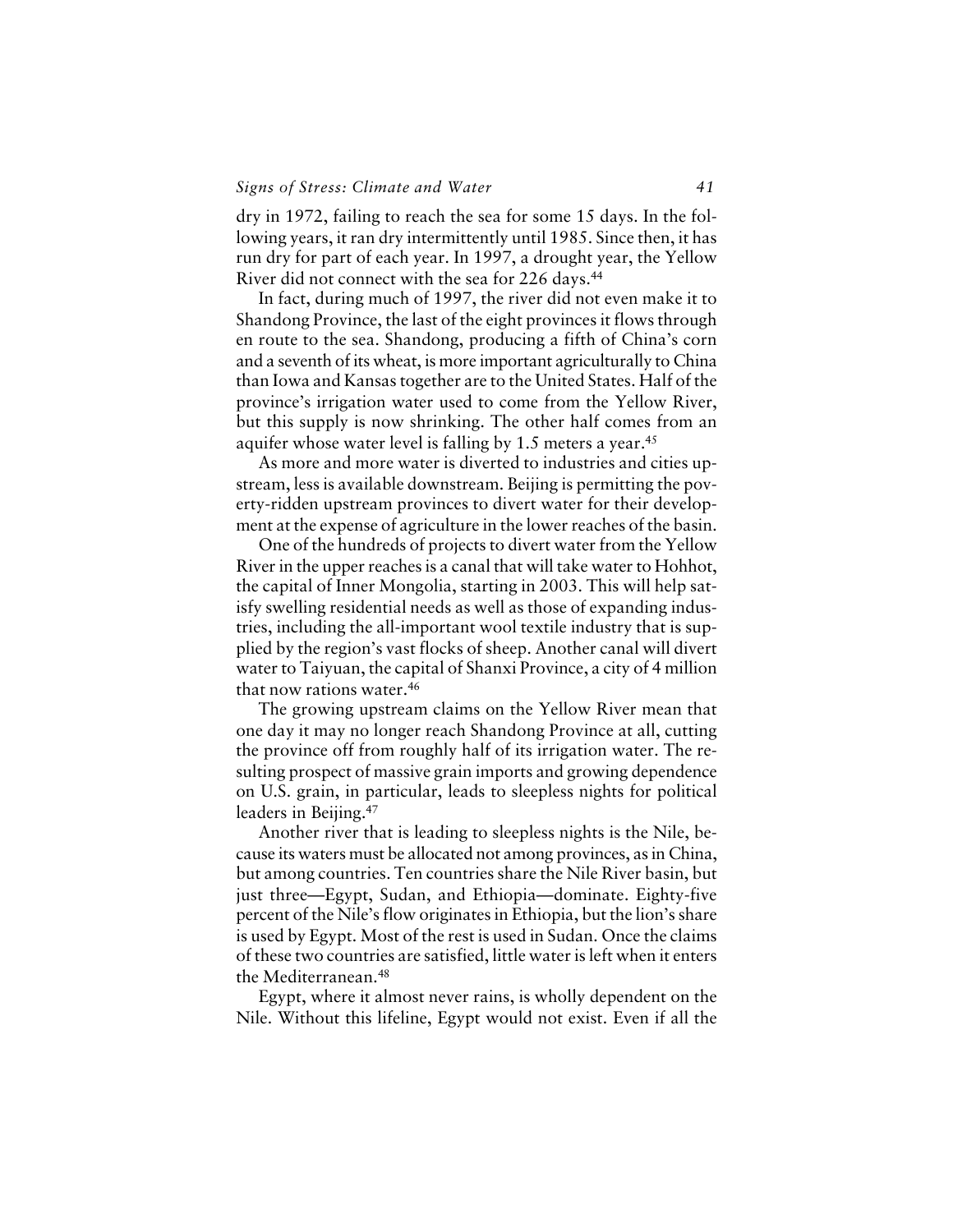water in the Nile River were available to Egypt, it would still have to import some grain just to feed its current population. But it is already importing 40 percent of its grain, and its population, now 68 million, is projected to nearly double to 114 million by 2050. The population of Sudan, which is growing even faster, is projected to increase from 31 million today to 64 million by 2050, more than doubling its water needs.<sup>49</sup>

Ethiopia, where most of the precipitation falls that feeds the Nile, is growing faster still. With each family averaging nearly six children, its population is projected to triple from 63 million at the end of 2000 to 186 million by 2050. Thus far, Ethiopia has built only 200 very small dams that enable it to use 500 million cubic meters of the Nile's 84-billion-cubic-meter flow, or less than 1 percent. But the Ethiopian government is planning to use much more of the water to expand food production and provide electricity as it tries to lift its people out of poverty.<sup>50</sup>

The Nile, like the Yellow River, has wide disparities in income between the upper and lower reaches of the basin. It is difficult to argue that Ethiopia, with an annual income of scarcely \$100 per person, should not use the upper Nile waters for its own development, even though it would be at the expense of Egypt, which has an annual income of over \$1,000 per person. If the basin countries do not quickly stabilize their populations, they risk becoming trapped in hydrological poverty.<sup>51</sup>

Other river basins where competition for water is intensifying include the Jordan, the Ganges, and the Mekong. The competition over the river Jordan between Israel, Jordan, and the Palestinians is well known. The Jordan, which flows from Lebanon into Israel, where it joins the Sea of Galilee and eventually empties into the Dead Sea, is being overtaxed. As a result, the water level in the Sea of Galilee is gradually falling and the Dead Sea is shrinking.<sup>52</sup>

If India, which shares the Ganges with Bangladesh, were to use all the water that it wants, the Ganges might not even reach Bangladesh during the dry season. But fortunately a treaty has been signed that allocates an agreed-upon amount of water to Bangladesh. Competition in the Mekong River basin is also intensifying. As China builds dams on its upper reaches, less water is left for Cambodia, Laos, and Viet Nam—countries whose rice cultures depend on the Mekong water.53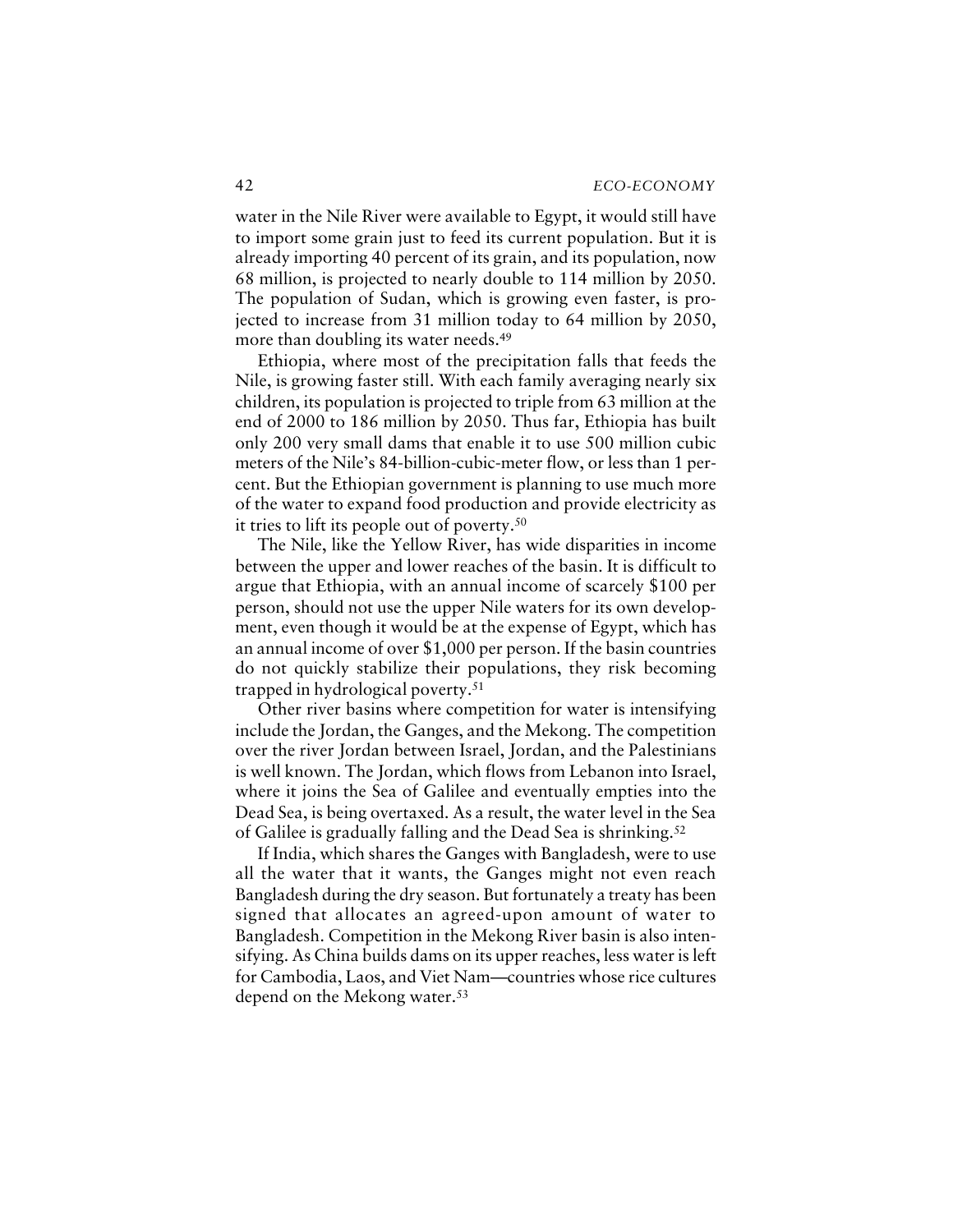# **Falling Water Tables**

Even as major rivers are running dry, water tables are falling on every continent as the demand for water outruns the sustainable yield of aquifers. Overpumping is a new phenomenon, largely confined to the last half-century. Only since the development of powerful diesel and electric pumps have we had the capacity to pull water out of aquifers faster than it is replaced by precipitation.

Overpumping is now widespread in China, India, and the United States—three countries that together account for nearly half of the world grain harvest. Water tables are falling under the North China Plain, which produces 25 percent of China's grain harvest; under the Indian Punjab, the breadbasket of India; and under the southern Great Plains of the United States.<sup>54</sup>

Hydrologically, there are two Chinas—the humid south, which includes the Yangtze River basin and everything south of it, and the arid north, which includes the Yellow River basin and everything to the north. The south, with 700 million people, has one third of the nation's cropland and four fifths of its water. The north, with 550 million people, has two thirds of the cropland and one fifth of the water. The water per hectare of cropland in the north is one eighth that of the south.<sup>55</sup>

Northern China is drying out as the demand for water outruns the supply, depleting aquifers. In 1999 the water table under Beijing fell by 1.5 meters (5 feet). Since 1965, the shallow water table under the city has fallen by some 59 meters or nearly 200 feet. The deep aquifer that some wells draw from may have fallen even more. A 2001 World Bank report says, "Anecdotal evidence suggests that deep wells around Beijing now have to reach 1,000 meters (more than half a mile) to tap fresh water, adding dramatically to the cost of supply." Falling water tables under the capital remind China's leaders of the shortages that lie ahead as the country's aquifers are depleted.<sup>56</sup>

The North China Plain, a region that stretches from just north of Shanghai to well north of Beijing, embraces five provinces: Hebei, Henan, and Shandong, and the city provinces of Beijing and Tianjin. At the end of 1997, official data show that these five provinces had 2.6 million wells, the bulk of them for irrigation. During that year, 99,900 wells were abandoned, apparently because they ran dry as the water table fell. Some 221,900 new wells were drilled. In the two major cities, Beijing and Tianjin, the number of wells aban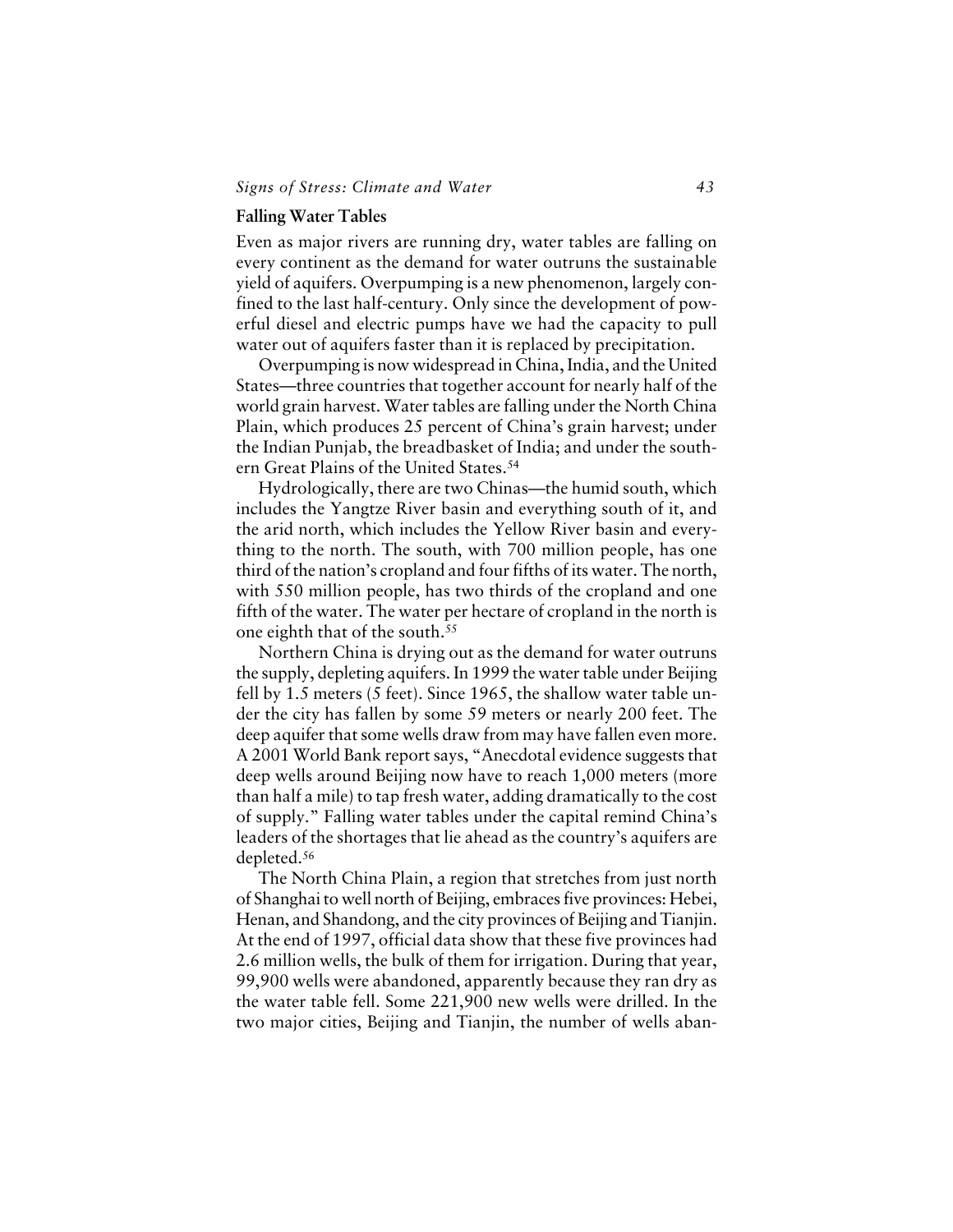doned exceeded the number of new wells drilled. This wholesale abandonment of wells has no precedent. The drilling of so many new wells reflects the desperate quest for water as the water table falls.<sup>57</sup>

Although earlier data showed the water table dropping by an average of 1.5 meters (5 feet) a year under the North China Plain, these recent data on well abandonment and new well drilling suggest that it now could be falling much faster in some places. Overpumping is greatest in the Hai River basin, immediately to the north of the Yellow River basin. This area, which includes Beijing and Tianjin, both large industrial cities, is home to over 100 million people.<sup>58</sup>

Water use in the basin currently totals 55 billion cubic meters annually, while the sustainable supply totals only 34 billion cubic meters, leaving an annual deficit of 21 billion cubic meters to be satisfied by groundwater mining. When this aquifer is depleted, water pumping will necessarily drop to the sustainable yield, cutting the basin's water supply by nearly 40 percent. Given rapid urban and industrial growth in the area, and agriculture's relegation to third place in the line for water, irrigated agriculture in the basin could largely disappear by 2010—forcing a shift to less productive rain-fed agriculture. The 2001 World Bank report concluded that north China's fast deteriorating water situation could have "catastrophic consequences for future generations unless water use and supply could quickly be brought back into balance."<sup>59</sup>

In addition to losses of irrigation water from aquifer depletion, farmers are faced with a diversion of irrigation water to cities and industry. Between now and 2010, when China's population is projected to grow by 126 million, the World Bank projects that the nation's urban water demand will increase from 50 billion cubic meters to 80 billion, a growth of 60 percent. Industrial water demand, meanwhile, is projected to increase from 127 billion cubic meters to 206 billion, an expansion of 62 percent. In much of northern China, this growing demand for water is being satisfied either by investing in water efficiency or by taking irrigation water from agriculture.<sup>60</sup>

Under India's Punjab, where the double cropping of high-yielding winter wheat and summer rice produces a grain surplus for shipment to other states, the water table is falling. Dropping by an estimated 0.6 meters per year, it is forcing farmers with shallow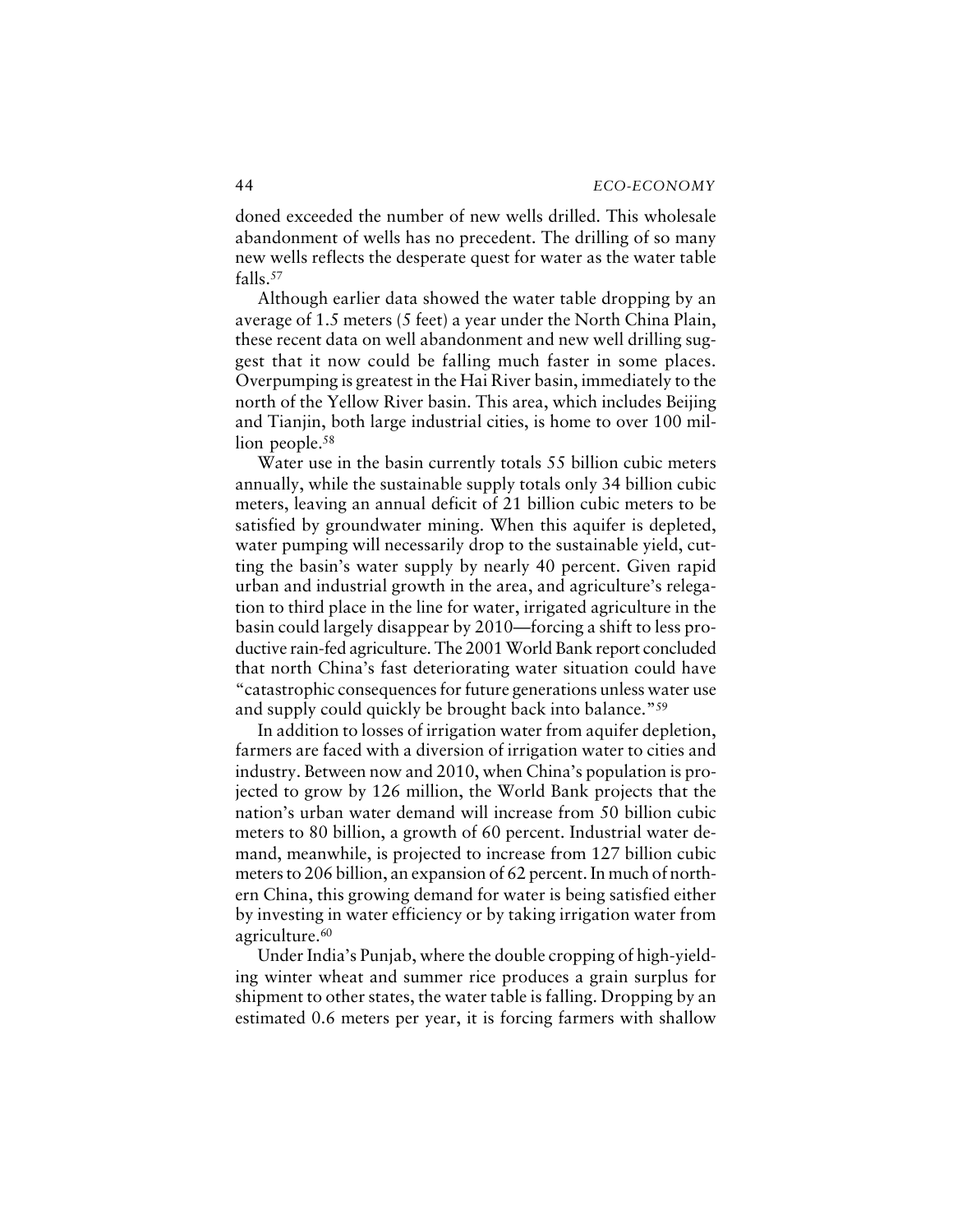#### wells to drill deeper.<sup>61</sup>

In the southern Great Plains of the United States, irrigated agriculture is based largely on water pumped from the Ogallala aquifer, which is essentially a fossil aquifer with little recharge. As the water table falls and the aquifer is depleted, farmers are forced to abandon irrigated agriculture, returning to dryland farming. In several states that dominate U.S. food production, including Colorado, Kansas, Oklahoma, and Texas, the irrigated area is slowly shrinking as the Ogallala is depleted.<sup>62</sup>

An economic analysis of the water situation in the high plains of Texas, where much of the state's irrigated cropland is located, concluded that crop production in the region will decline steadily as water supplies shrink. The big losers between 2000 and 2025 will be irrigated feedgrains, including both corn and sorghum. The area in wheat, a dryland crop, will expand slightly. Overall, grain production is projected to decline 17 percent. A similarly detailed analysis for nearby states, such as Oklahoma and Kansas, would likely also show production declines for the more water-dependent crops. 63

In southern Texas, El Paso and its sister city across the border in Mexico, Juarez, both draw their water from the same aquifer. As population in the two fast-growing cities has climbed, demand has outstripped the sustainable yield of the aquifer. David Hurlbut, analyst with the Public Utility Commission of Texas, believes that because of their failure to address the water supply issue effectively, the two cities are moving toward hydrological bankruptcy.<sup>64</sup>

With continuing population growth, the world water situation can only get worse. Even with today's 6.1 billion people, the world has a huge water deficit. Using data on overpumping for China, India, Saudi Arabia, North Africa, and the United States, Sandra Postel, author of *Pillar of Sand*, calculates the annual overpumping of aquifers at 160 billion cubic meters or 160 billion tons. Using the rule of thumb that it takes 1,000 tons of water to produce 1 ton of grain, this 160-billion-ton water deficit is equal to 160 million tons of grain—or half the U.S. grain harvest.<sup>65</sup>

At average world grain consumption of just over 300 kilograms or one third of a ton per person a year, 160 million tons of grain would feed 480 million people. In other words, 480 million of the world's 6.1 billion people are being fed with grain produced with the unsustainable use of water. We are feeding ourselves with water that belongs to our children.<sup>66</sup>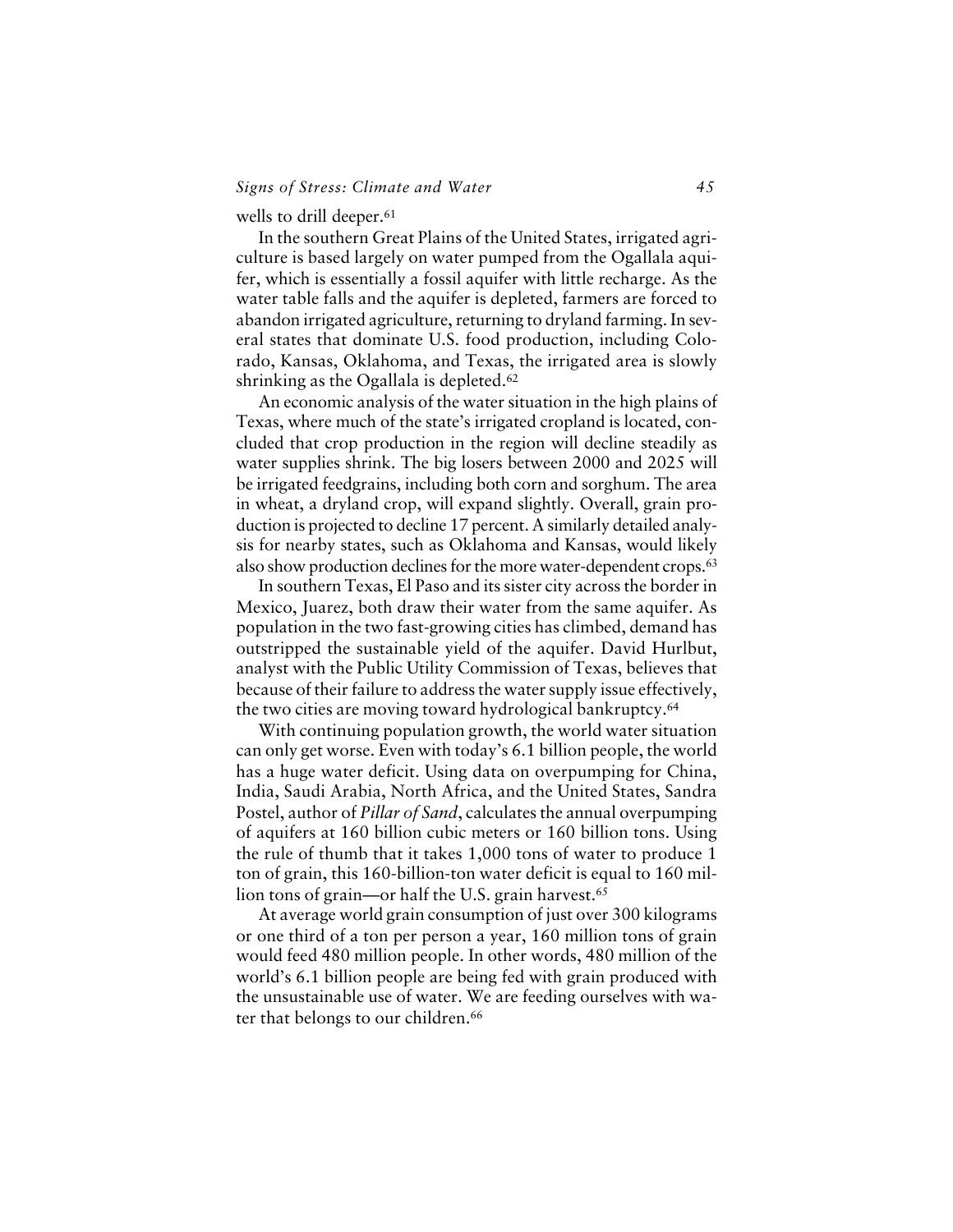# **Facing Water Scarcity**

An estimated 70 percent of the water consumed worldwide, including that diverted from rivers and pumped from underground, is used for irrigation, while some 20 percent is used by industry and 10 percent for residential purposes. In the increasingly intense competition for water among these three sectors, the economics of water do not favor agriculture. In China, 1,000 tons of water can be used to produce 1 ton of wheat, worth perhaps \$200, or to expand industrial output by \$14,000—70 times as much. In a country that is desperately seeking economic growth and the jobs it generates, the gain in diverting water from agriculture to industry is obvious. The economics of water also helps explain the increasingly common sale of irrigation water rights by U.S. farmers in the West to cities.<sup>67</sup>

Urbanization, industrialization, and ecosystem maintenance also expand the demand for water. As developing-country villagers, traditionally reliant on the village well, move to urban high-rise apartment buildings with indoor plumbing, their residential water use can easily triple. Industrialization takes even more water than urbanization.

Rising affluence in itself generates additional demands for water. For example, as people move up the food chain, consuming more beef, pork, poultry, eggs, and dairy products, they use more grain. A U.S. diet rich in livestock products requires four times as much grain per person as a rice-based diet in a country like India. Using four times as much grain means using four times as much water.<sup>68</sup>

Once a localized phenomenon, water scarcity is now crossing national borders via the international grain trade. The world's fastest-growing grain import market is North Africa and the Middle East, an area that includes Morocco, Algeria, Tunisia, Libya, Egypt, and the countries eastward through Iran. Virtually every country in this region is simultaneously experiencing water shortages and rapid population growth.<sup>69</sup>

As the demand for water in the region's cities and industries rises, it is typically satisfied by diverting water from irrigation. The loss in food production capacity is then offset by importing grain from abroad. Since 1 ton of grain represents 1,000 tons of water, this is the most efficient way for water-deficit countries to import water.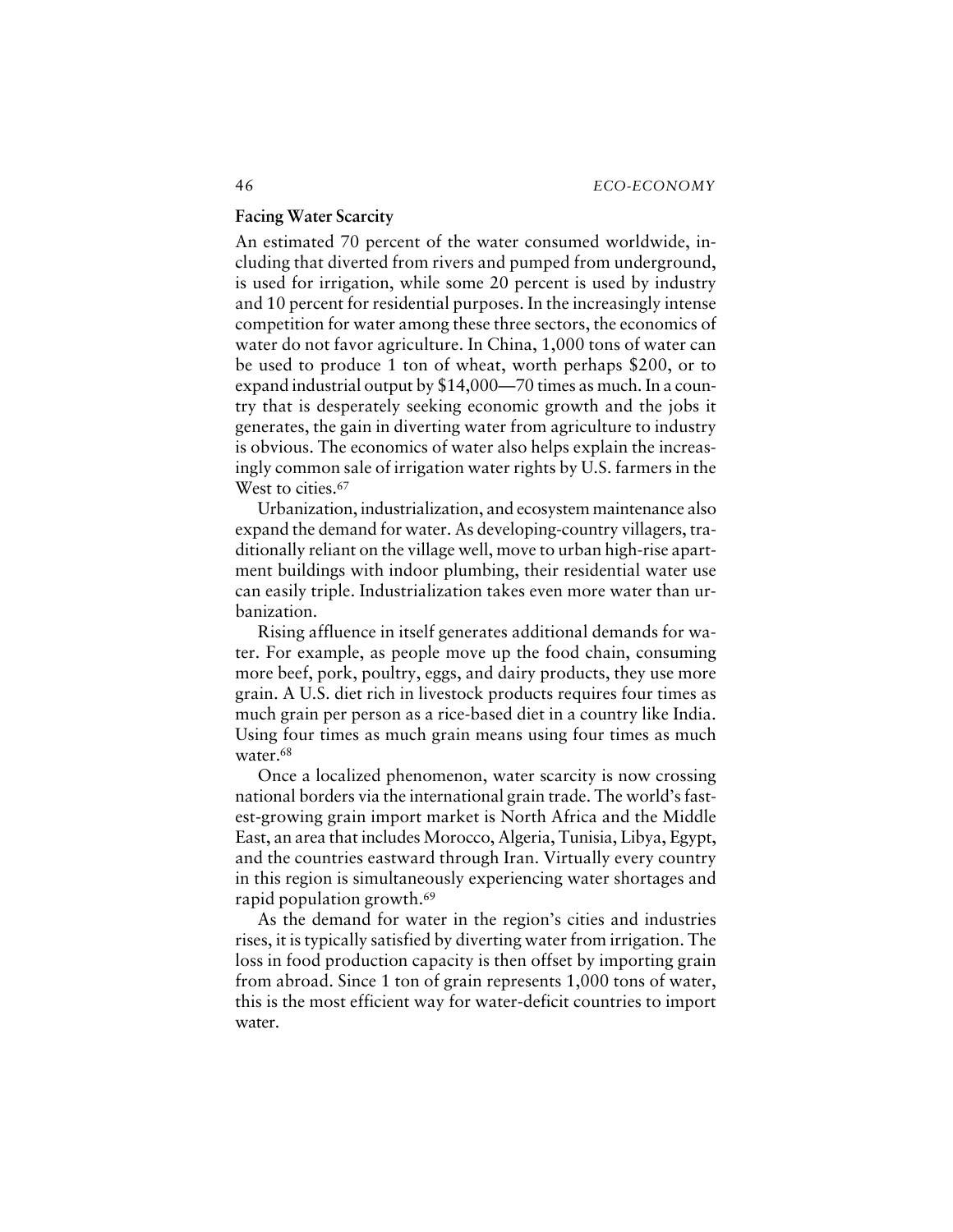In 2000, Iran imported 7 million tons of wheat, eclipsing Japan—for decades the world's leading wheat importer. In 2001, Egypt is also projected to move ahead of Japan. Iran and Egypt, each with nearly 70 million people and adding more than a million a year, are both facing acute water scarcity.<sup>70</sup>

The water required to produce the grain and other foodstuffs imported into North Africa and the Middle East in 2000 was roughly equal to the annual flow of the Nile River. Stated otherwise, the fast-growing water deficit of this region is equal to another Nile flowing into the region in the form of imported grain.<sup>71</sup>

It is now often said that future wars in the region will more likely be fought over water than oil. Perhaps, but given the difficulty in winning a water war, the competition for water seems more likely to take place in world grain markets. The countries that will "win" in this competition will be those that are financially strongest, not those that are militarily strongest.<sup>72</sup>

The world water deficit, as measured by the overpumping of aquifers, grows larger each year, making it progressively more difficult to manage. If countries everywhere decided this year to halt overpumping and to stabilize water tables, the world grain harvest would fall by some 160 million tons, or 8 percent, and grain prices would go off the top of the chart. The longer countries delay in facing this issue, the wider the water deficit becomes and the greater the eventual adjustment will be.

Unless governments in water-short countries act quickly to stabilize population and to raise water productivity, their water shortages may soon become food shortages. The risk is that the fastgrowing ranks of water-short countries with rising grain import needs, including potentially the population giants China and India, will overwhelm the export capacity of the grain-surplus countries—the United States, France, Canada, and Australia. And this in turn will destabilize world grain markets.

The water situation is deteriorating rapidly in many countries, but it is the fast-growing water deficit in China that is likely to affect the entire world. The combination of 12 million additional people per year, urbanization, a projected economic growth rate of 7 percent, and the continuing movement of Chinese consumers up the food chain virtually ensures that the demand for water will continue to outstrip the supply for years to come. These trends also suggest that China's need for imported grain could soon start